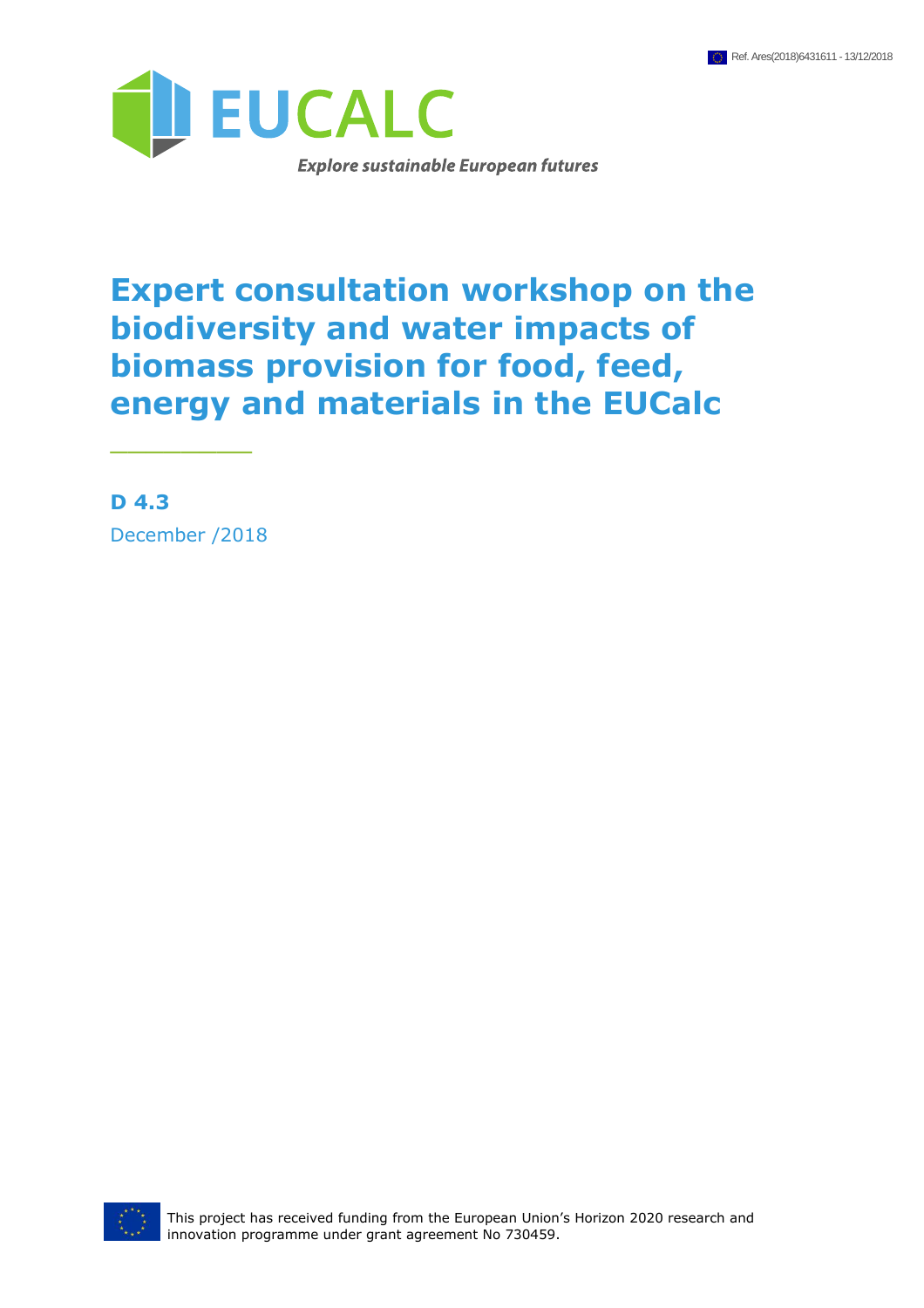

| <b>Project Acronym and</b><br><b>Name</b> | EU Calculator: trade-offs and pathways towards sustainable and<br>Iow-carbon European Societies - EUCalc                                         |  |
|-------------------------------------------|--------------------------------------------------------------------------------------------------------------------------------------------------|--|
| <b>Grant Agreement</b><br><b>Number</b>   | 730459                                                                                                                                           |  |
| <b>Document Type</b>                      | Workshop report                                                                                                                                  |  |
| <b>Work Package</b>                       | 4                                                                                                                                                |  |
| <b>Document Title</b>                     | Expert consultation workshop on the biodiversity and water<br>impacts of biomass provision for food, feed, energy and<br>materials in the EUCalc |  |
| <b>Main authors</b>                       | Warren, Rachel, Price, Jeff, Baudry, Gino, Mwabonje, Onesmus,<br>Rankovic, Ana, Kelly, Garret Patrick, and Bouchet, Alexandre                    |  |
| <b>Partner in charge</b>                  | University of East Anglia, Imperial College London                                                                                               |  |
| <b>Contributing partners</b>              | SEECN, EPFL, TU Delft, PIK, BPIE                                                                                                                 |  |
| Release date                              |                                                                                                                                                  |  |
| <b>Distribution</b>                       | Public:<br>All involved authors and co-authors agreed on the publication.                                                                        |  |

#### **Short Description**

This report summarises the discussions and conclusions from the expert consultation workshop on the biodiversity and water impacts of biomass provision for food, feed, energy and materials within the framework of the EUCalc project. It covers the presentations given at the event by the organisers as well as feedback and recommendations provided by participants on the modelling approach, key assumptions and features of the water and biodiversity impacts modelled in the EUCalc tool. The workshop was held in London on 19th and 20th September 2018. For biodiversity, the final consensus was to maintain the lever levels as proposed but to look at adding sublevers separating preservation from restoration. Furthermore, there was a recognition that there will be largely unquantifiable benefits to biodiversity from lever settings in other work packages. We have proposed a way forward to potentially capture this issue. For water, there was a strong recommendation to enable the model to flag users when water related constraints are exceeded, and that ideally water should have its own lever. We were encouraged to consider if possible levers for sustainable water abstraction, water quality and water use efficiency.

Aspects of the workshop related to land, land use and carbon stock dynamics (LULUCF), biomass provision (food, energy, materials) & minerals are covered in a separate report, the interlinked Deliverable 4.2.This report, Deliverable 4.3, should therefore be read with a view of the Deliverable 4.2.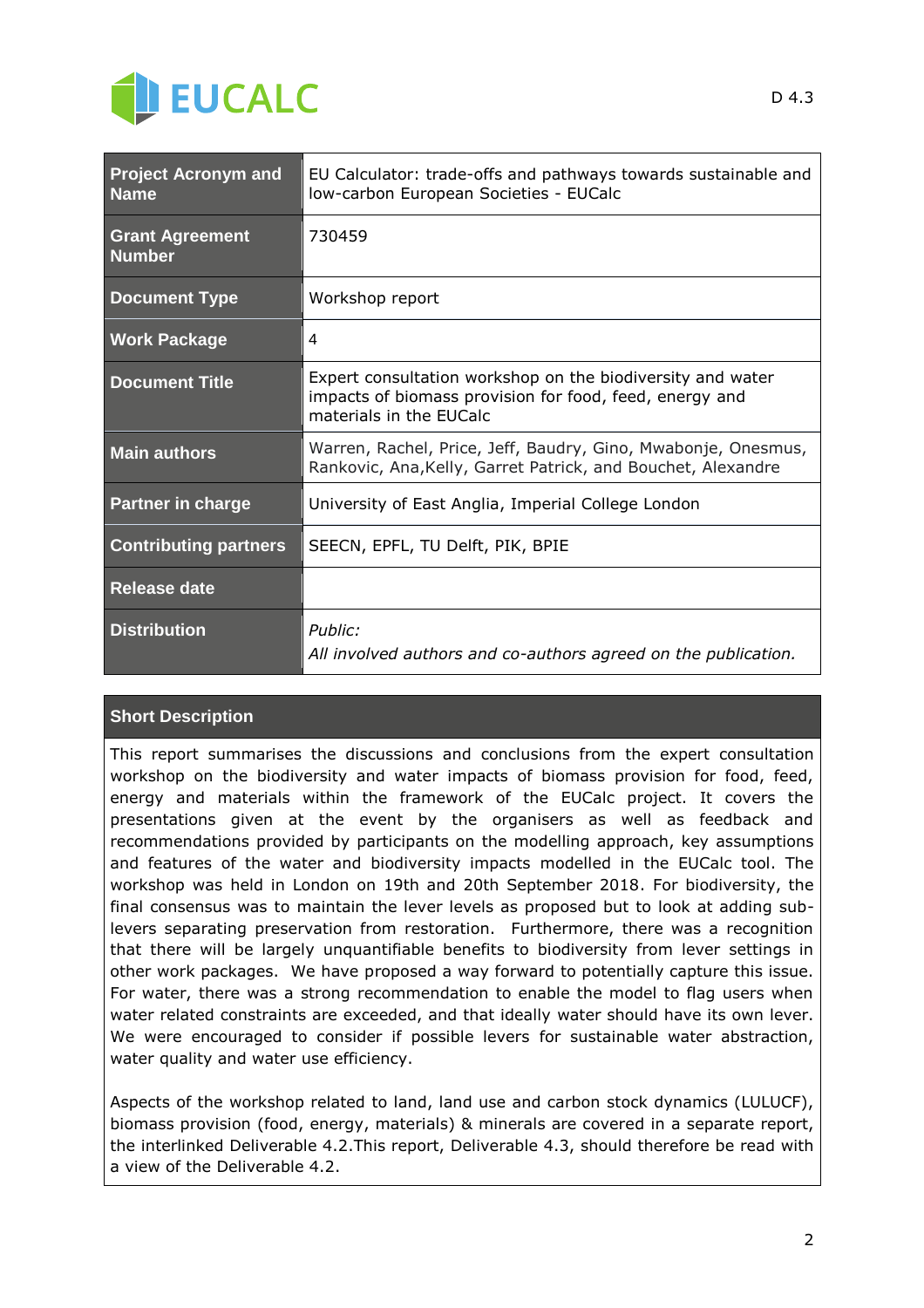

| <b>Quality check</b>             |             |  |
|----------------------------------|-------------|--|
| <b>Name of reviewer</b>          | <b>Date</b> |  |
| Luis Costa, PIK                  | 05.12.2018  |  |
| Farahnaz Pashaei KamalI, TUDelft | 10.12.2018. |  |

#### **Statement of originality:**

This deliverable contains original unpublished work except where clearly indicated otherwise. Acknowledgement of previously published material and of the work of others has been made through appropriate citation, quotation or both.

## <span id="page-2-0"></span>**EUCalc policy of personal data protection in regard to the workshop**

EUCalc defined the procedures in order to reply to ethical requirements in Deliverable 12.1 (Ethics requirements – procedures and criteria to identify research participants in EUCalc – H – Requirements No. 1). All procedures in relation to the co-design process, in particular the stakeholder mapping, the implementation of the workshops and the followup of the workshops, follow these procedures. The informed consent procedure in relation to the workshops is based on D9.2 "Stakeholder mapping" and D9.4 "Method for implementation of EUCalc co-design process". The originals of the signed consent forms are stored at the coordinators' premises without possibility of access of externals. Scans of the informed consent forms are stored on the internal EUCalc file storing system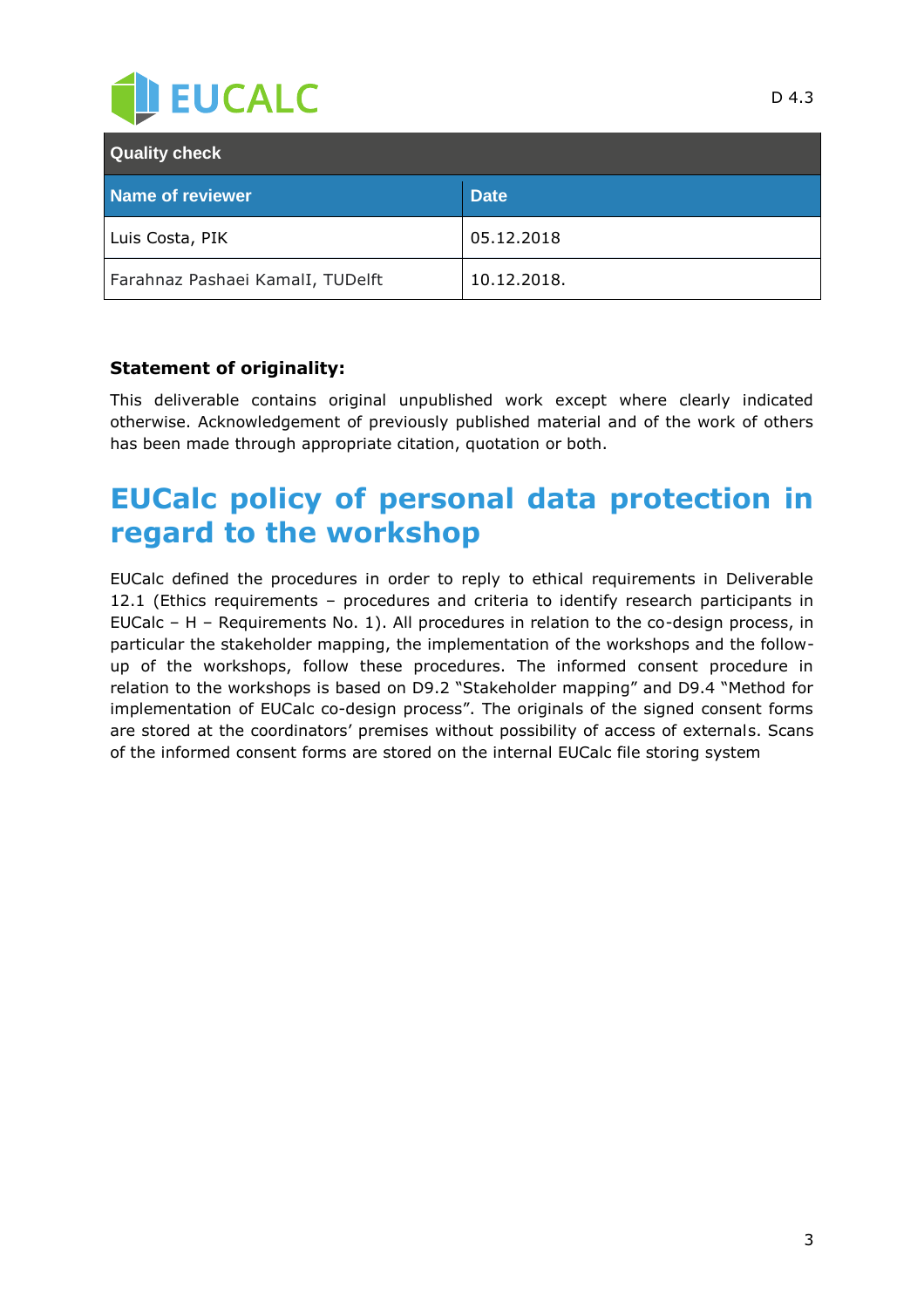

# **Table of Contents**

| EUCalc policy of personal data protection in regard to the workshop 3                                                                                                                                    |  |
|----------------------------------------------------------------------------------------------------------------------------------------------------------------------------------------------------------|--|
|                                                                                                                                                                                                          |  |
| 1                                                                                                                                                                                                        |  |
| $\mathbf{2}$                                                                                                                                                                                             |  |
|                                                                                                                                                                                                          |  |
| 3.1.1<br>3.2 Description of the land use, water and biodiversity module of the EUCalc 11<br>3.2.1<br>Module scope & granularity: biodiversity and water  13<br>3.2.2<br>3.2.3<br>3.2.4<br>3.3.1<br>3.3.2 |  |
| 4                                                                                                                                                                                                        |  |
| 5                                                                                                                                                                                                        |  |
| 6<br>6.3 Further information about hydrological modelling at Joint Research Centre,                                                                                                                      |  |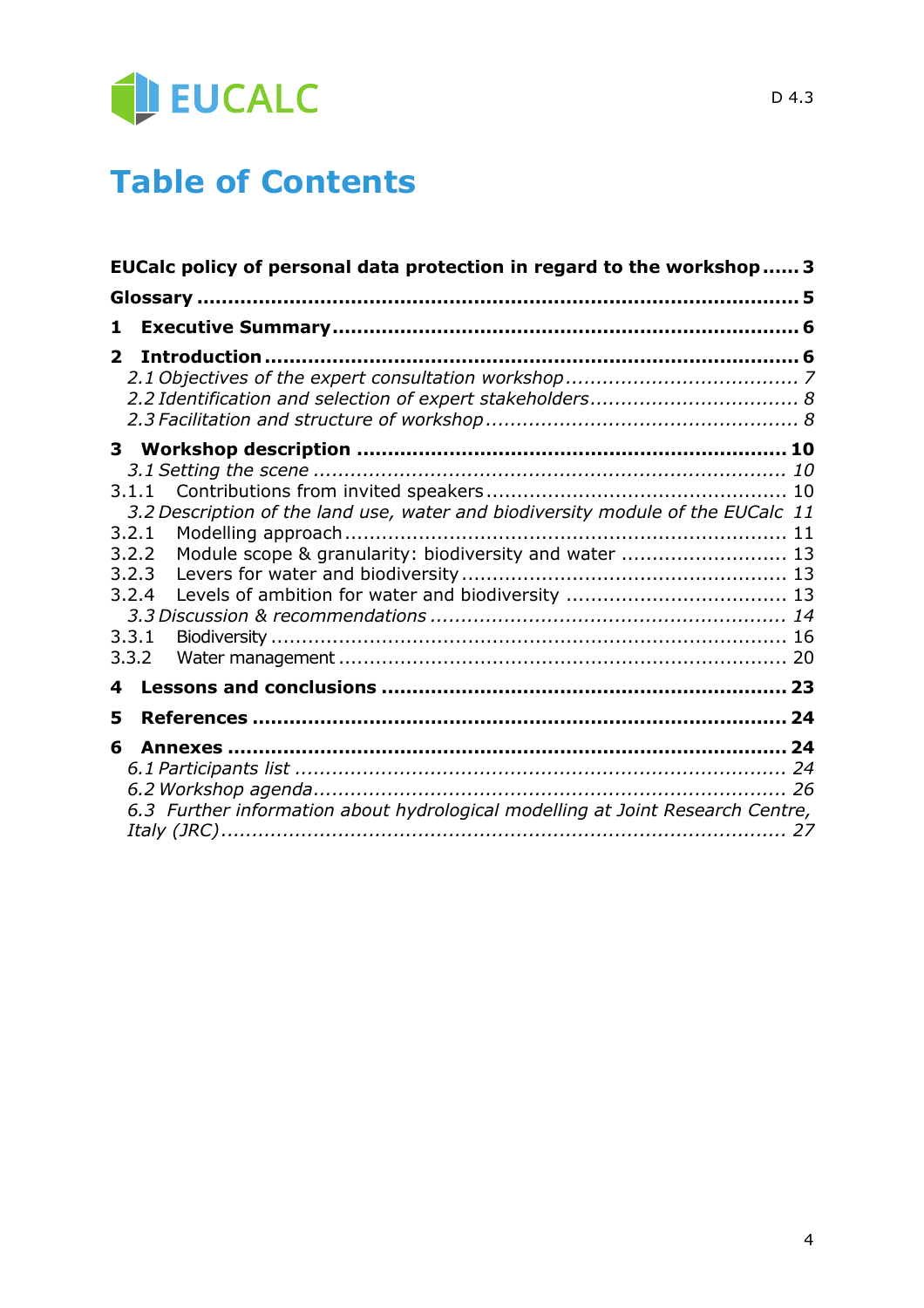# EUCALC **Glossary**

<span id="page-4-0"></span>**Blue Carbon** – carbon sequestration through marine and near-shore land use management (mangroves, sea grasses and saltwater meadows/estuaries)

**CORDEX -** Coordinated Regional Climate Downscaling Experiment

**GHG** – Greenhouse gas emissions

**Green Carbon** – carbon sequestration through terrestrial land use management (e.g., afforestation, reforestation, soil management)

**LULUCF** - land, land use change and forestry

**RoW** – Rest of the World

**WFD –** Water Framework Directive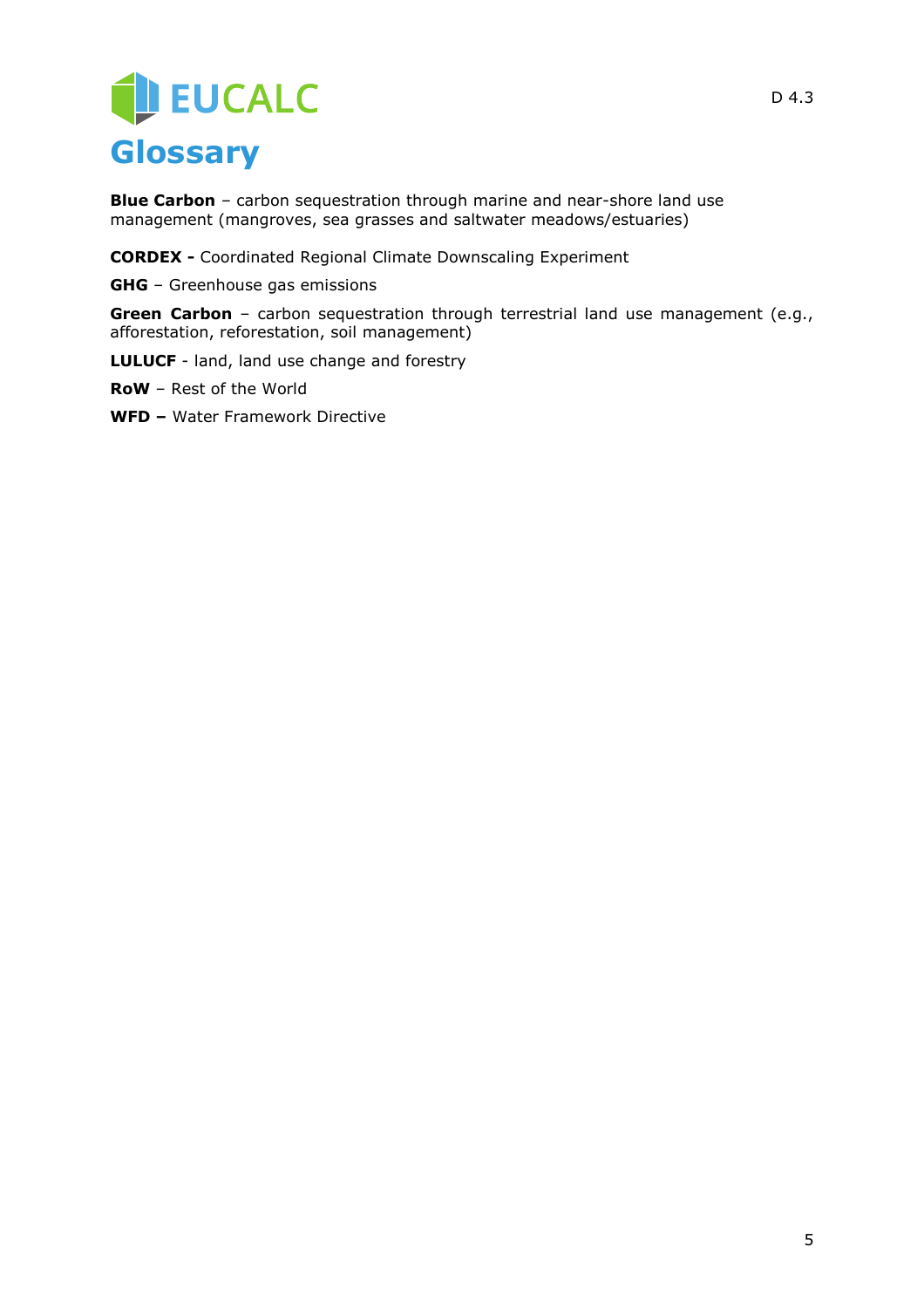# **JEUCALC 1 Executive Summary**

<span id="page-5-0"></span>The representation of water and biodiversity within EUCalc was discussed at an expert engagement workshop held at Imperial College, London in September 2018. It was attended by delegates from a range of institutions representing the interests of both governmental and non-governmental organisations, business and academia. They provided input on the design and inclusion of levers relating to water and biodiversity.

Key pieces of advice received were (1) not to be able to position the biodiversity lever so as to allow the level of biodiversity to "backslide" below current levels of protection; (2) general support for the proposed biodiversity lever based on the Convention of Biological Diversity stated 2020 (Aichi) targets; (3) to account for the important interactions between water use, land use change and climate change by allowing appropriate combinations of lever positions which result in breach of a water resource constraint to, at a minimum, be flagged to the user.

It is recognized that both water and biodiversity will need tabs within the EUCalc framework to provide warnings/additional information to users that lever settings may lead to negative (or potentially positive) additional impacts. A proposed dashboard mechanism has been developed to deal with this potentiality.

# <span id="page-5-1"></span>**2 Introduction**

-

The EUCalc project will create a state-of-the-art public policy climate change model for analysing trade-offs and pathways towards a sustainable and low-carbon European future in the timeframe of 2030-2050 and beyond. Its mission is to provide decision makers with an accessible modelling solution to quantify the sectorial energy demand, greenhouse gas (GHG) emissions trajectories and social implications of lifestyles and energy technology choices in Europe. EUCalc also aims to enable users with the means to explore a very broad range of multiple possible low-carbon transformation pathways for Europe by 2050 and beyond. $<sup>1</sup>$ </sup>

The EUCalc addresses multi-dimensional and inter-disciplinary issues, which require a wide range of expertise to develop the tool. Decision-support tools are increasingly being shaped by highly disciplinary and technically deep scientific debates combined with inputs from a representative cross-section of experts, especially transdisciplinary ones. In that spirit, the EUCalc embeds a co-design process with stakeholders who are leading experts in their field, organised through a series of workshops, one for each main module (see Figure 1). Through this process, experts are involved in a co-design process, in order to shape and calibrate the EUCalc tool by helping co-design the determinants and the scope of the scenarios.

<sup>&</sup>lt;sup>1</sup> For more information, please see [http://www.european-calculator.eu/.](http://www.european-calculator.eu/)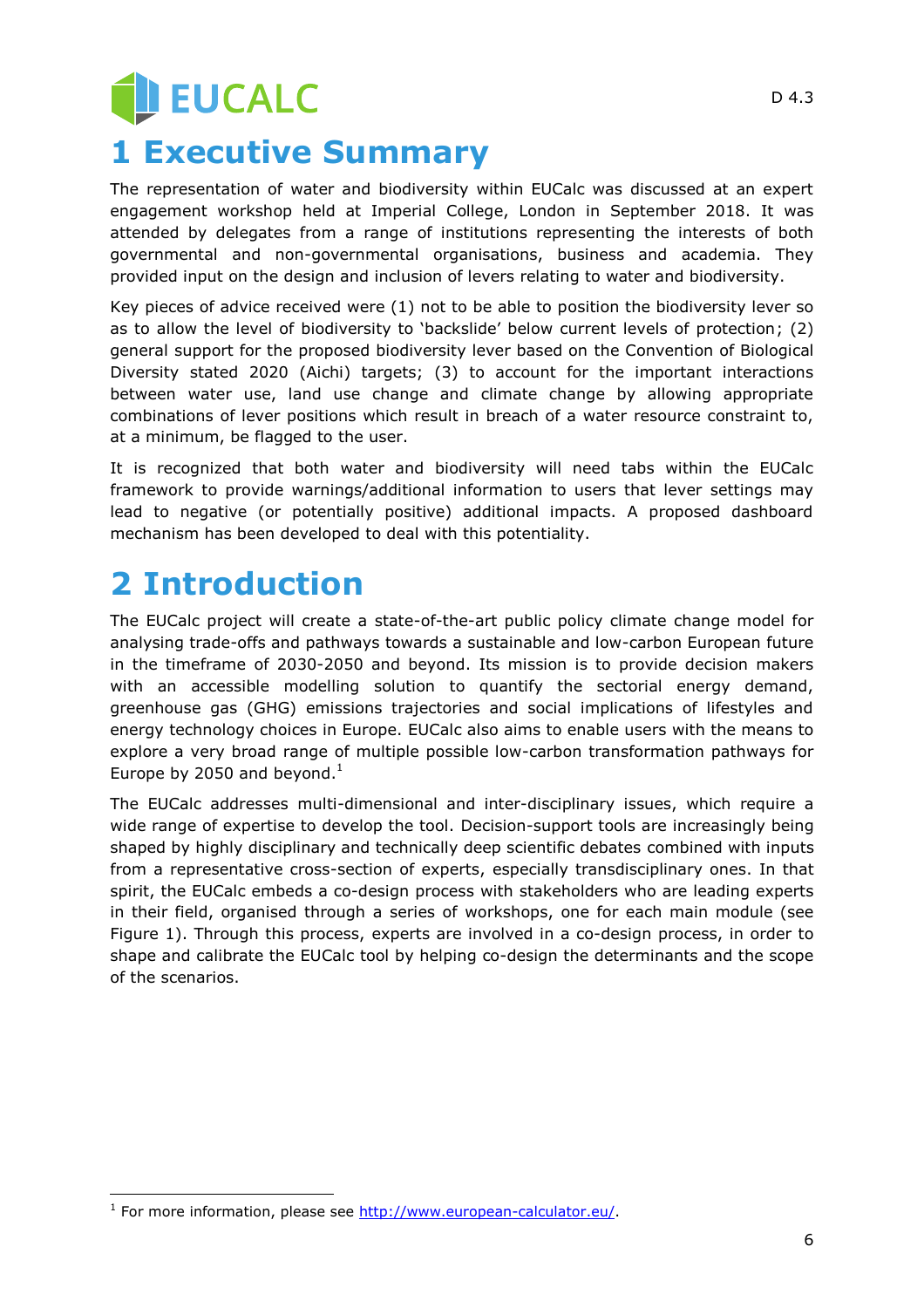



*Figure 1 – Overview of the EUCalc structure and modules integration*

Imperial College London, is leading the Land use, Water and Biodiversity aspects of the EUCalc project in collaboration with University of East Anglia (UEA), PIK-Potsdam, Climact, T6ECO, TU Delft, SEE Change Net and Climate Media Factory.

Within the EUCalc, land use, water and biodiversity impacts are computed based on the lifestyle patterns and potential policy frameworks from now to 2050. These lifestyle patterns affect the demand for specified food types (e.g., bovine meat, cereals, wine), for transportation by mode (e.g., demand for cars, public transport), for buildings (e.g., area per capita, heating demand, and for manufactured products (i.e., those products resulting in a demand for steel, wood, and so on). Figure 1 shows the integration among the main sectors modelled in the Calculator. Biodiversity functions as a constraint on land uses for other purposes, especially food and timber.

The EUCalc expert engagement workshop was held on 19th and 20th September 2018 at the Imperial College London. The workshop was devoted to discussing the land, water & biodiversity module of the EUCalc in order to gain input from the leading experts from these sectors. The workshop results - related to water and biodiversity aspects - are presented in this report as Deliverable 4.3. Aspects related to land, land use change and forestry (LULUCF) and their relationship with carbon flux, biomass provision (food, energy, materials) & minerals are covers in a separate report, the Deliverable 4.2. The two deliverables are highly interlinked.

## <span id="page-6-0"></span>**2.1 Objectives of the expert consultation workshop**

The objective of this facilitated workshop was to introduce the philosophy of the EUCalc tool and to present preliminary results and assumptions, based on a literature review ,of the modeling work to a cross-section of experts. The workshop provided a venue for experts to validate and/or to critically examine the underlying methodology, the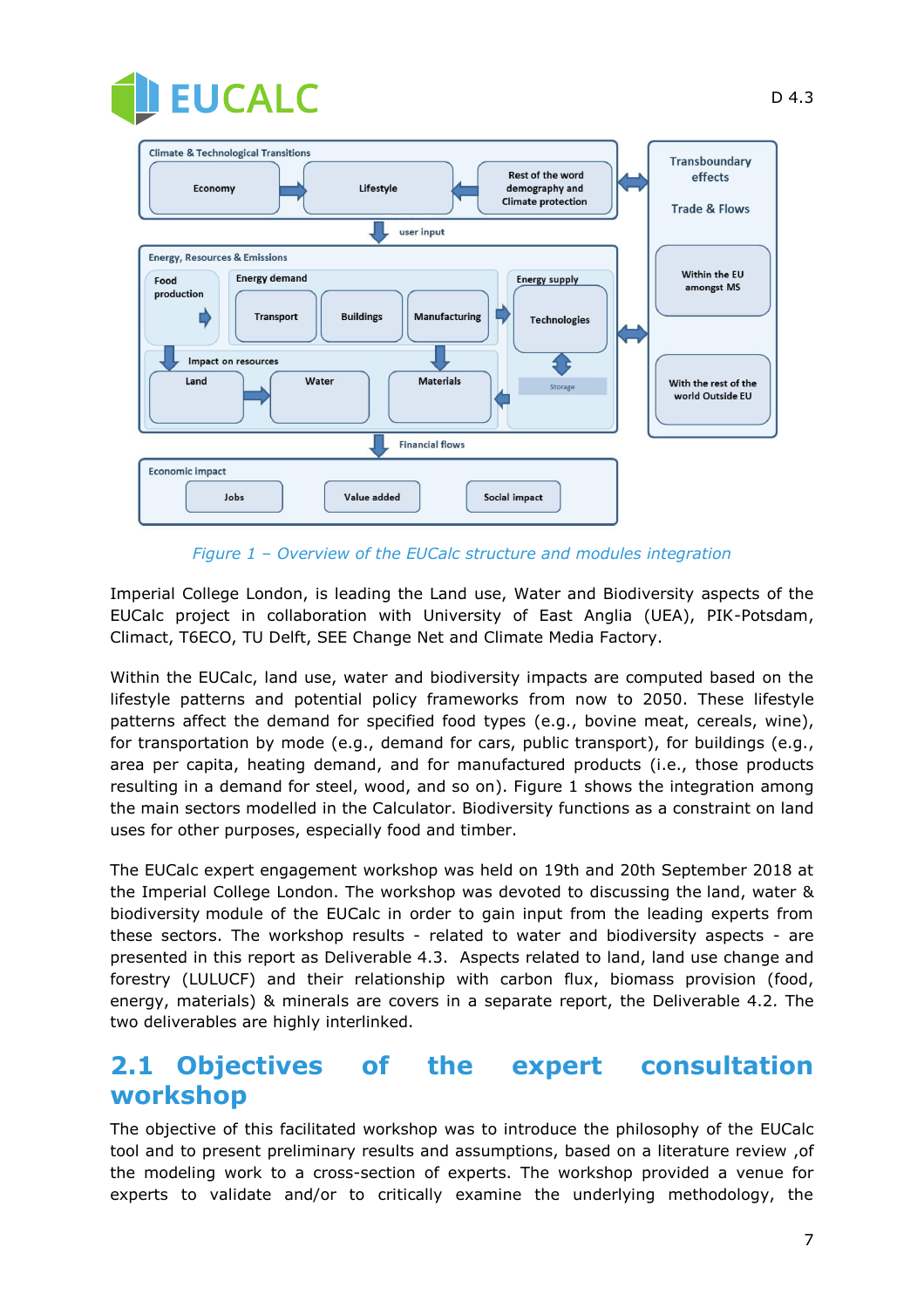

levers/ambition levels within the land-use, water and biodiversity modules. The results of the workshop presented in this document, Deliverable 4.3, relate to water and biodiversity aspects of the EUCalc.

The questions that the workshop aimed to address were:

- To what extent should consideration of global biodiversity be taken into account in the calculator - either through supply chain, land competition or from climate change perspective? Are there other ways of capturing impacts on natural capital and ecosystem services in the Rest of the World (RoW)?
- Should water be included as a lever in the model? What parameters that could be used to develop this lever, alongside the levels of ambition that could be used?
- The discussion was then taken forward further to consider, where applicable, if the proposed selection of levers is appropriate and are the levels defined adequate?

## <span id="page-7-0"></span>**2.2 Identification and selection of expert stakeholders**

The expert selection process for key stakeholders to participate in the co-design process - was structured in such a way as to ensure a balanced range of respected expertise and scientific input concerning the critical aspects of the water and biodiversity modules (see Section 3.3).

The workshop organizing team mapped and sent invitations to a total of 184 experts, from civil society, academia, public and private sector with relevant expert background and experience to critic whilst providing evidence based quantitative input regarding the future of land use, water and biodiversity in Europe. Invited experts come from all over Europe and represent expertise from various land-use and biodiversity settings. Participant list is annexed to this report (Section 6.1).

The experts were invited specifically to attend the workshop, but also - in case not available - to take part in subsequent exchange planned under the EUCalc's Call for Evidence online consultation process.

## <span id="page-7-1"></span>**2.3 Facilitation and structure of workshop**

The workshop was professionally designed and facilitated with three distinct components, namely:

- Introduction of the EUCalc project in a plenary scene setting, supported by a keynote speaker;
- Presentation of the EUCalc model and the specific components of the land use, water and biodiversity modules;
- Break-out group discussions in which experts reviewed and reported back on key questions and topics.

The logical flow of the workshop meant that the process proceeded from the general big picture scene setting elements, through a demonstration of the EUCalc tool - using the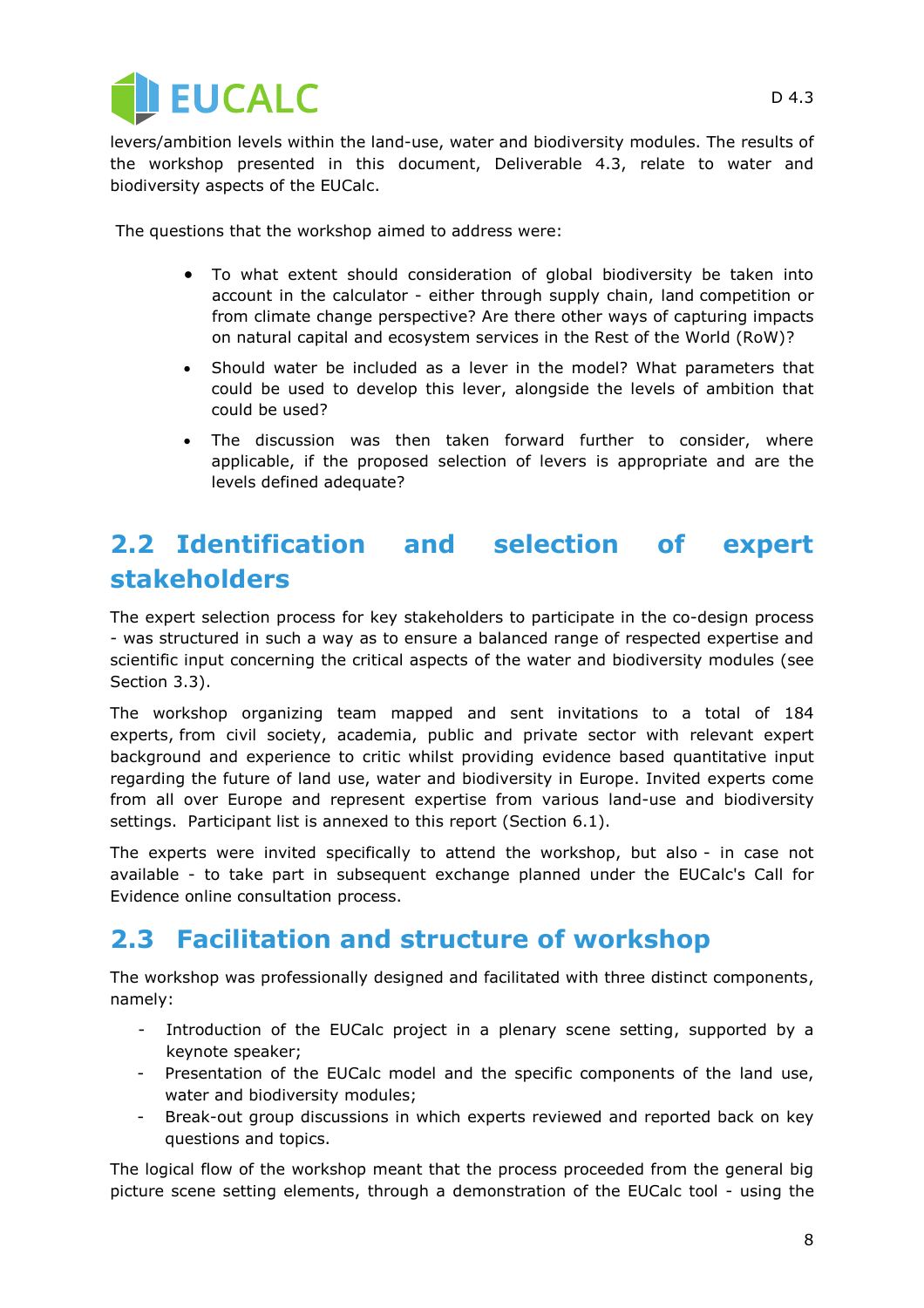

j

Global Calculator as a proxy - and a detailed description of the particular elements of the water and biodiversity components of the module and their specific issues. This was then followed by structured and facilitated breakout sessions, which allowed for detailed discussion and review of both pre key questions and any new questions emerging during the groups discussions (see the workshop program in Section 6.2).

The workshop followed a "top down" process, covering three levels of depth and complexity. Day 1 focused on the definition and identification of levers (depth 1) and practices (depth 2). Day 2 focused on the definition of the ambition levels (depth 3). Table 1 illustrates the definition of the three levels that were investigated, using biodiversity as an example.

| Day 1                    |                             | Day 2                       |
|--------------------------|-----------------------------|-----------------------------|
| <b>Levers</b>            | <b>Practices</b>            | <b>Ambition levels</b>      |
| Depth 1                  | Depth 2                     | Depth 3                     |
| Identify the relevant    | Identify the practices or   | Define the potential by     |
| determinants to mitigate | actions (if relevant)       | 2050 through 4 ambition     |
| <b>GHG</b> emissions     |                             | levels for each practice    |
| E.g. Biodiversity        | E.g. Preservation of land   | E.g. 50% of the land is set |
|                          | important for biodiversity. | aside for biodiversity by   |
|                          |                             | 2050 as a level 4           |

#### *Table 1 – Overview of the workshop process*

To support small-group discussions, the workshop engaged the assistance of designated rapporteurs made up of members of the consortium, as well as researchers and students from ICL. Small-group discussions used a world café style approach<sup>2</sup>, facilitated by the rapporteurs. Participants self-organized into groups and rotated through six stations, of which two related to water and biodiversity in particular. Discussions at each station aimed to cross‐examine reasoning and to provide evidence and quantitative input subsequent plenary sessions created a space for aggregation of provided estimates and judgments.

The keynote speakers served three distinct purposes: a) to set the overall context through description of future-oriented, inspirational, best practices; b) to attract potential invitees due to the reputation and profile of the speaker; and c) given their high profile, to help with the social media profile of the EUCalc by linking the speaker to the EUCalc tweeter account (#EUCalc). However, these keynote speakers were not necessarily expected to give critical scientific input to the workshop and the development of the specific modules.

<sup>&</sup>lt;sup>2</sup>A World Café or Knowledge Café is a structured conversational process for [knowledge sharing](https://en.wikipedia.org/wiki/Knowledge_sharing) in which groups of people discuss a topic at several tables, with individuals switching tables periodically and getting introduced to the previous discussion at their new table by a "table host".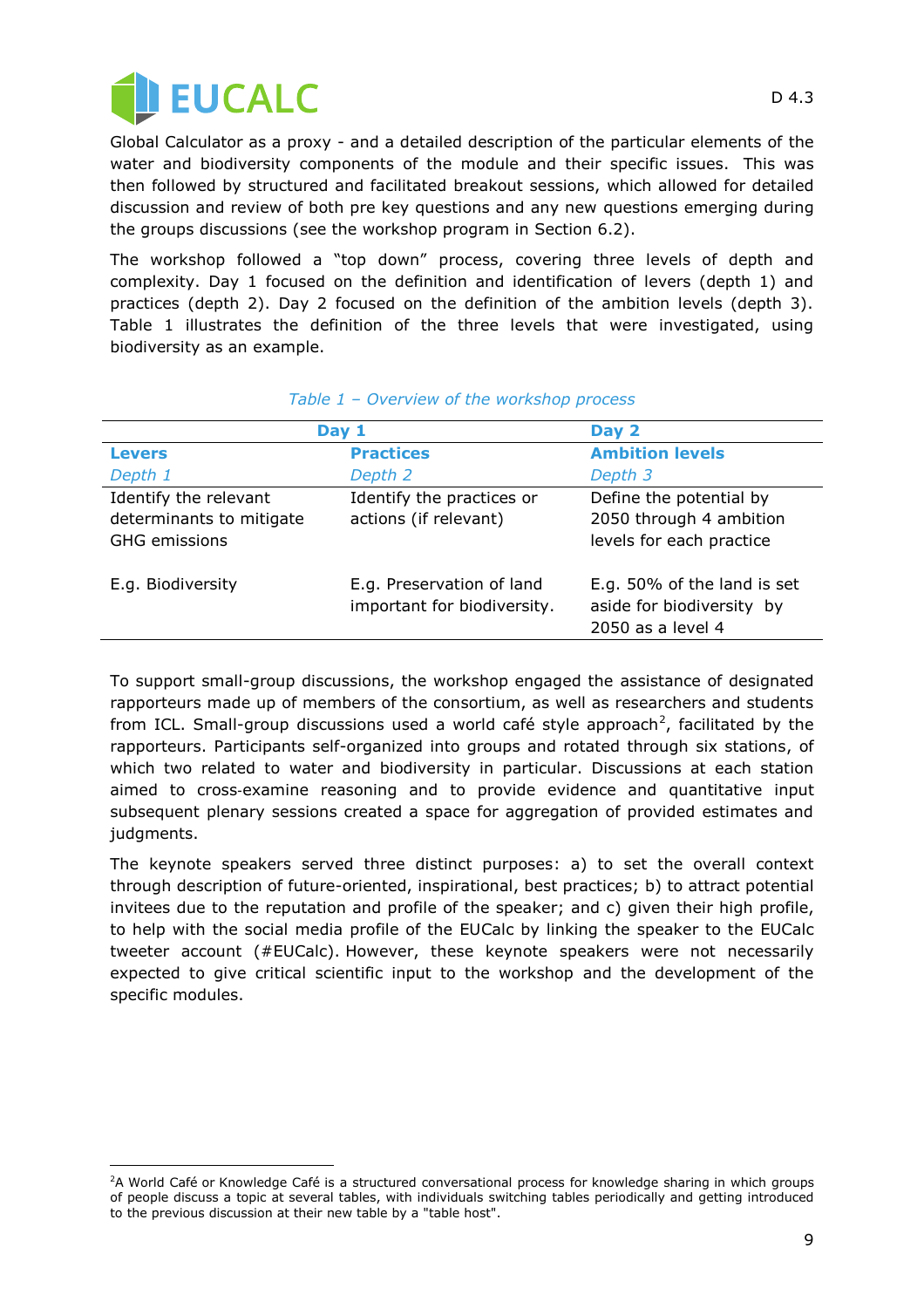# **JEUCALC 3 Workshop description**

## <span id="page-9-1"></span><span id="page-9-0"></span>**3.1 Setting the scene**

The expert consultation workshop was opened with a welcome address by Jeremy Woods of the Imperial College London, which he followed by giving an overview presentation on the EUCalc project. In his presentation, he outlined the logic of the Calculator approach and how it allows future users to interactively navigate and visualize the results of each selected scenario in real-time. Garret Patrick Kelly of the SEE Change addressed the experts highlighting the role and importance of the co-design process for the EUCalc development. Their presentations were followed by a motivational speech by Tom Heap, the invited keynote speaker, a BBC rural affairs, environment and science reporter.

In their opening address on Day 2, Onesmus Mwabonje from the Imperial College London and Jeff Price of the University of East Anglia provided a summary of key takeaways from the previous day. This was followed by presentations of prof. Ad de Roo from Joint Research Center of the European Commission and Keith Kline from ORNIL (Oak Ridge National Laboratory, US).

## <span id="page-9-2"></span>**3.1.1 Contributions from invited speakers**

The workshop benefited from plenary speakers from a wide range of backgrounds. Table 2 lists them together with their contributions.

| <b>Speaker name</b>    | <b>Organisation</b>                                    | <b>Content</b>                                                                                                                                                                                                                                                                                                        |
|------------------------|--------------------------------------------------------|-----------------------------------------------------------------------------------------------------------------------------------------------------------------------------------------------------------------------------------------------------------------------------------------------------------------------|
| <b>Tom Heap</b>        | Journalist, UK                                         | The agricultural bill in the UK, and how it<br>identified a number of issues such as the<br>need for higher biodiversity and better<br>water use. For further details, see D 4.2                                                                                                                                      |
| Professor Ad de<br>Roo | Joint Research<br>Centre (JRC, Italy)                  | Provided an update of the latest work at<br>JRC on water resources modelling in<br>Europe, the development of which started<br>in nineties. It began as a flood simulation<br>and flood prediction model and has been<br>modified, extended and made better over<br>the years. For further details, see Annex<br>5.3. |
| <b>Keith Klein</b>     | <b>Oak Ridge National</b><br>Laboratory (ORNL,<br>USA) | Highlighted the need to challenge some of<br>the conventionally held assumptions about<br>land use and biodiversity and instead<br>deploy science-based approaches and<br>causal analysis to better understand<br>relationships among drivers of land use<br>change. For further details, see D 4.2                   |

#### *Table 2 – Speaker contributions*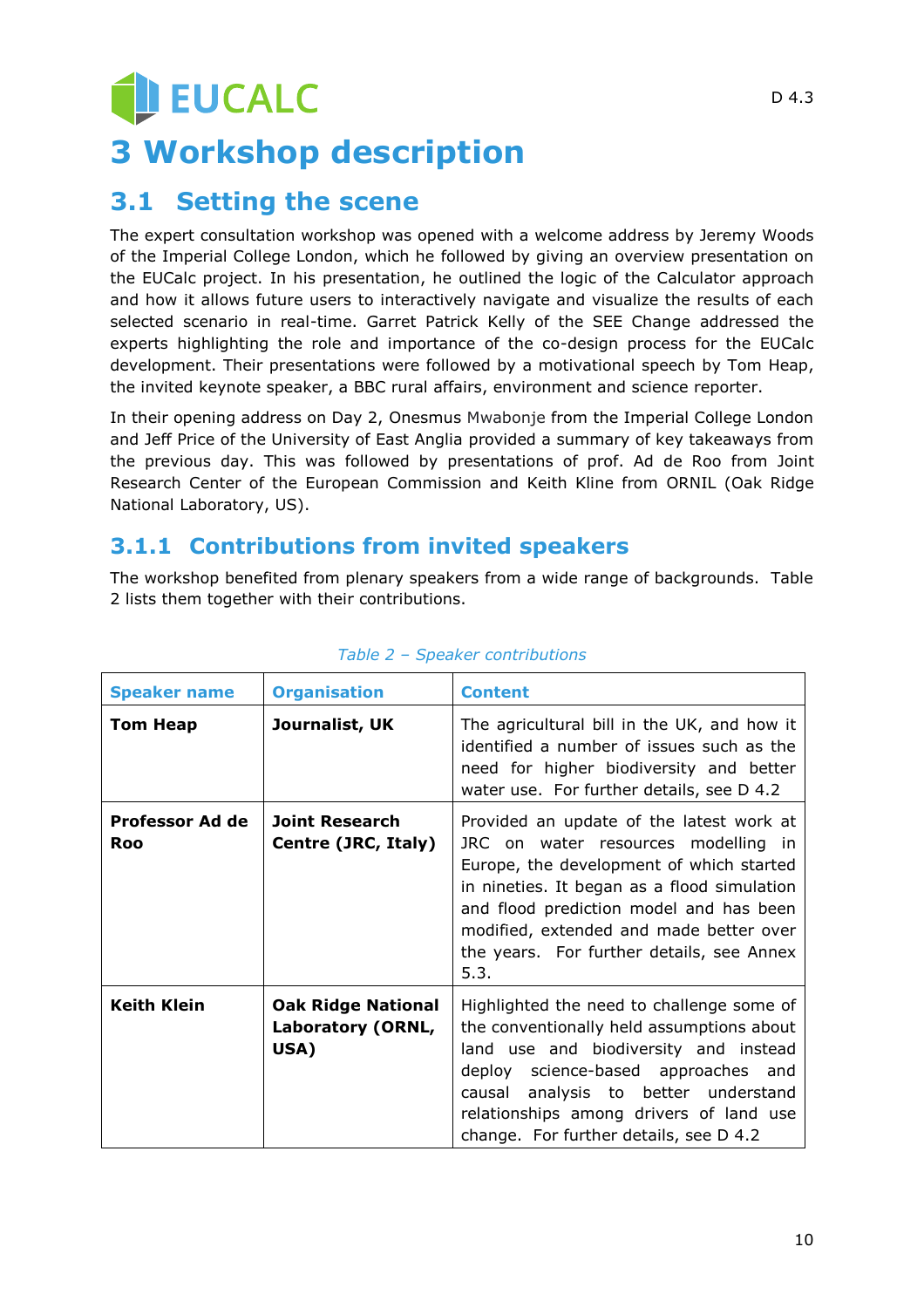**JEUCALC** 

## <span id="page-10-0"></span>**3.2 Description of the land use, water and biodiversity module of the EUCalc**

Gino Baudry introduced the land use, water and biodiversity modules of the EUCalc from the Imperial College, London, providing an overview of the modeling approach and illustrating levers, practices and ambition levels<sup>3</sup>considered in the Calculator through a number of examples. Key elements presented to experts are summarized hereafter. He also emphasized that nothing has been written in stone and welcomed experts to critically review and challenge the proposed levers, practices and levels, by taking into account time and spatial dimensions (Europe, Member states and RoW).

## <span id="page-10-1"></span>**3.2.1 Modelling approach**

 $\overline{a}$ 

The land-use, water & biodiversity module is dedicated to compute the impacts and inter-linkages associated with the production and supply of food, bioenergy, biomaterials and minerals in order to reduce or mitigate GHG emissions in the period to 2050.The extent of these impacts will depend on the choices users make when designing their own decarbonisation pathways.

The land-use, water and biodiversity module consists of a dozen sub-sectors that enables the computing of the impacts associated with the supply of food, bioenergy, biomaterials, and minerals (illustrated in Figure 2):

<sup>&</sup>lt;sup>3</sup>Levers represent the first level of reflection, defining the scope of action that we can take towards sustainable land use management, biodiversity and water. Deeper analysis includes the sphere of practices for each lever, providing future users a choice to understand the impact and implications of different practices and ways to move towards more sustainable society. Levels of ambition represent the third level of complexity and seek to define how fast we can move towards the sustainable society.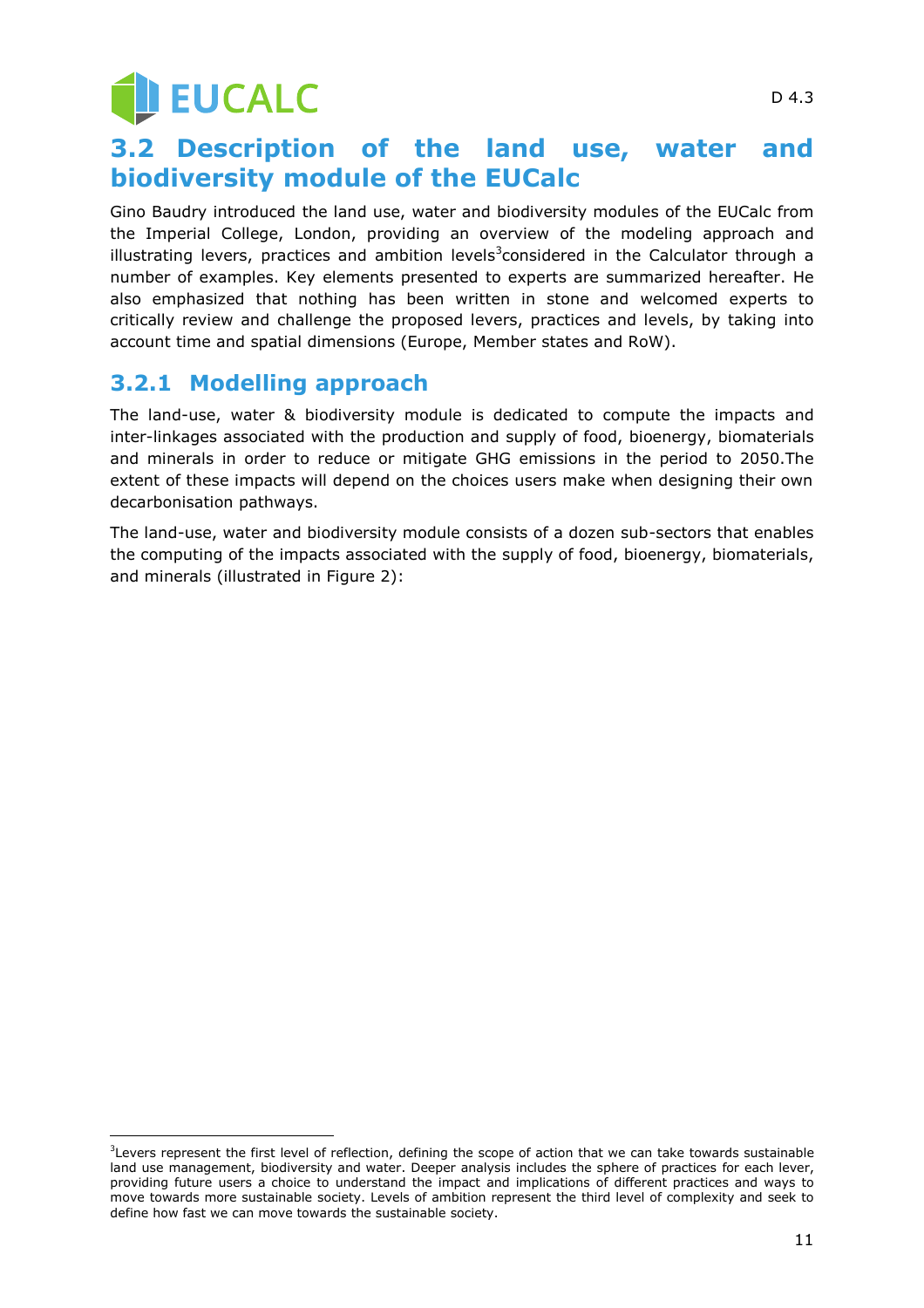

*Figure 2 – Overview of the module structure*

Figure 2 illustrates the three main demand streams, namely, the demand for food, bioenergy and biomaterials, and the interlinkages that are driven by these demand streams. Dark blue and green represent the modules associated with WP4 (e.g. agriculture) and the other work packages (WPs) respectively (e.g. transport). The light blue represents the set of modules that are composing the land-use, water & biodiversity WP (e.g. insect industry), and the white boxes only illustrate the main flows (e.g. food, bioenergy). Arrows depict the connections between the modules and flows.

In the EUCalc, the demand for agricultural commodities drives the demand for agricultural inputs at farm level, such as energy, water, fertilisers and land-use. Consequently, this generates environmental impacts, particularly, in terms of GHG emissions, water and biodiversity.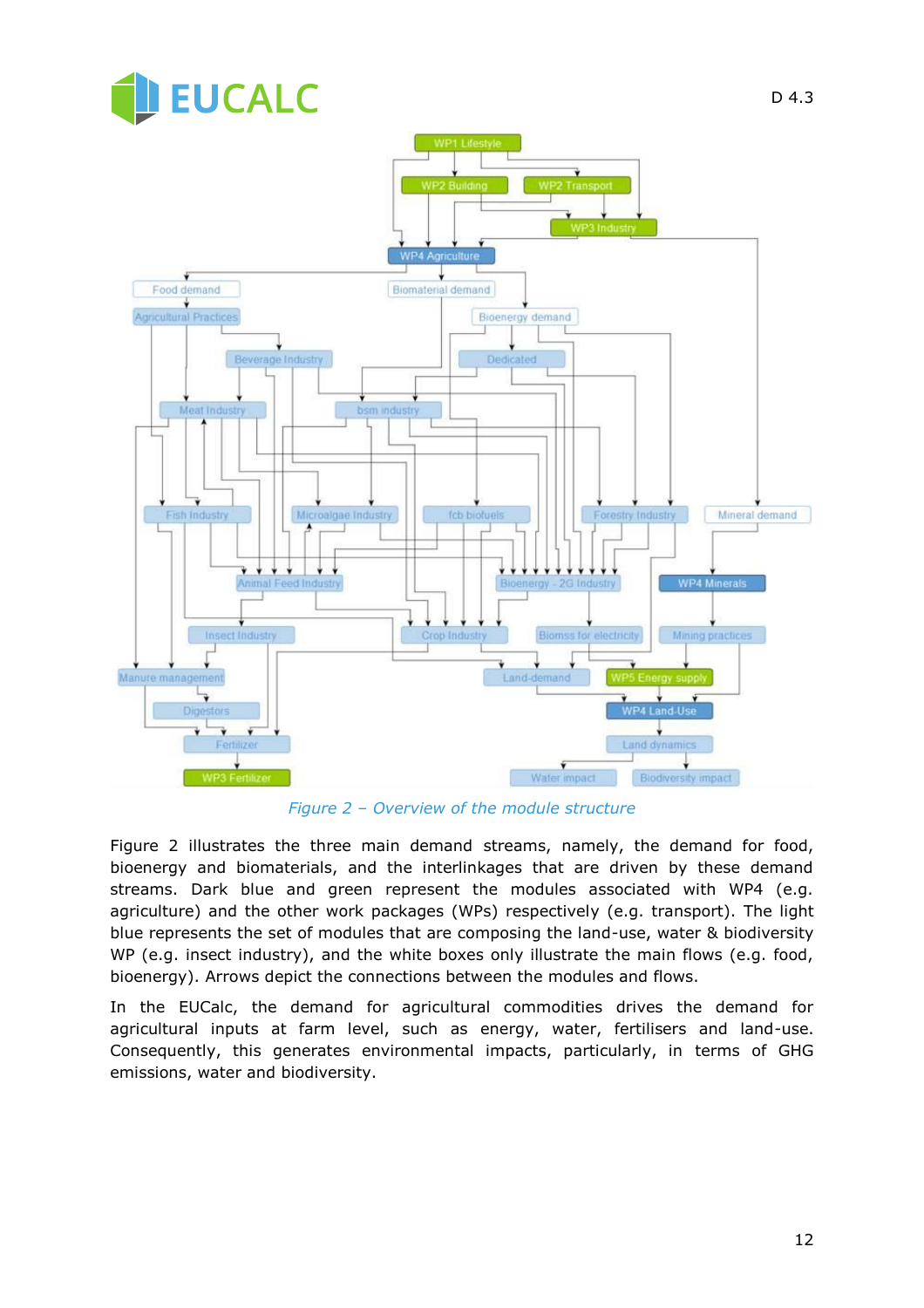# **JEUCALC**

### <span id="page-12-0"></span>**3.2.2 Module scope & granularity: biodiversity and water**

Table 3 presents the main sectors, inputs and outputs of the model. In this report only water and biodiversity aspects of the module are presented. For full description please consult Deliverable 4.2

#### *Table 3 – Scope of the land-use, water & biodiversity module*

| <b>Sectors</b> | <b>Inputs</b>                        | <b>Outputs</b>                           |
|----------------|--------------------------------------|------------------------------------------|
|                | Biodiversity Ambition based on Aichi | Degraded lands; protected lands & inland |
|                | Objectives                           | water; fish stocks;                      |

### <span id="page-12-1"></span>**3.2.3 Levers for water and biodiversity**

Abatement of  $CO<sub>2</sub>$  equivalent emissions in the module can be obtained by following a number of emission mitigation strategies. Hereafter identified are the most relevant actions that need to be taken in order to significantly reduce emissions by 2050. Each of these actions constitutes a lever in the land use, water and biodiversity module that when shifted can help to reduce  $CO<sub>2</sub>$  equivalent emissions, as presented in Table 4. The magnitude of this reduction is expressed in the four increasing levels of ambition that range from a minimal to an extraordinarily ambitious effort to tackle climate change, offering a broad variation of mitigation choices, including intermediate levels (see Section 3.2.4).

#### *Table 4 – Scope of the co-creation process*

| <b>Levers</b> |      | <b>Units</b> Short description                                                  |
|---------------|------|---------------------------------------------------------------------------------|
| Biodiversity  | $\%$ | The lever sets practices to protect and prevent biodiversity                    |
| protection    |      | erosion, for example, with an emphasis on the Strategic Plan                    |
| practices     |      | for Biodiversity (the Aichi Target <sup>4</sup> ). It requires land savings for |
|               |      | protecting areas, also affecting the water availability.                        |

### <span id="page-12-2"></span>**3.2.4 Levels of ambition for water and biodiversity**

Similar to the existing calculators, for each lever, four levels of ambitions can be set to express the extent of the emission reduction effort that could be achieved from 2015 until 2050. Table 5 presents how the lever setting should reflect the four levels of ambition. The proposed ambition levels of each lever had been defined beforehand based on literature review, and provided to the experts for critical review and discussion (see Section 3.3). In the example below ambition levels for biodiversity are provided.

*Table 5 – Levels of ambition in the EUCalc framework*

#### **Level Business as usual**

-

**1** This level contains projections that are aligned and coherent with the observed trends.

<sup>&</sup>lt;sup>4</sup> For more information, see:<https://www.cbd.int/sp/targets/>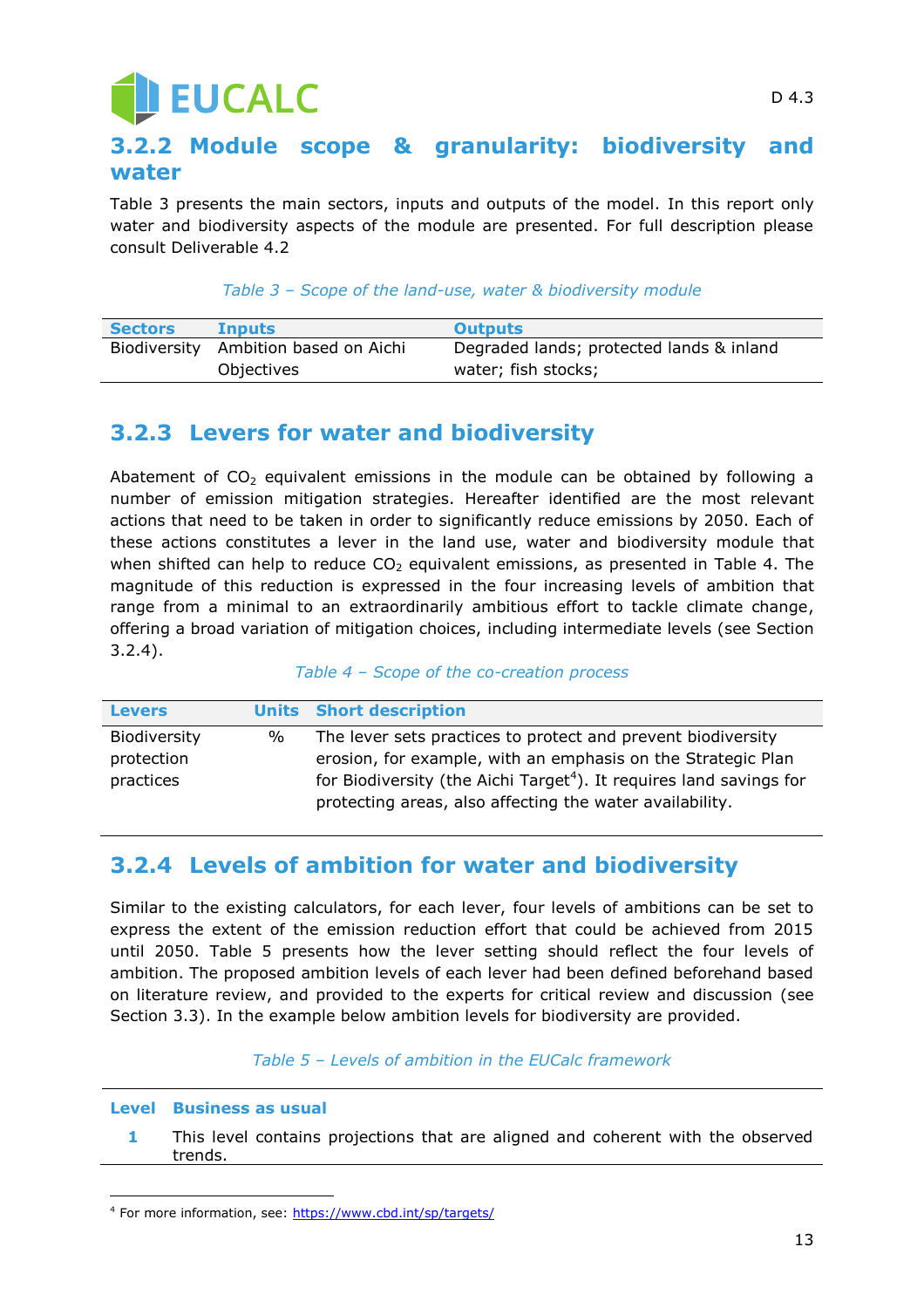

#### **Level Ambitious but achievable**

- **2** This level is an intermediate scenario, more ambitious than business as usual but not reaching the full potential of available solutions.
- **Level Very ambitious but achievable**
	- **3** This level is considered very ambitious but realistic, given the current technology evolutions and the best practices observed in some geographical areas.

#### **Level Transformational breakthrough**

**4** This level is considered as transformational and requires additional breakthrough and efforts such as a very fast market uptake of deep measures, an extended deployment of infrastructures, major technological advances, or strong societal changes, etc.

## <span id="page-13-0"></span>**3.3 Discussion & recommendations**

The third and largest segment of the workshop was dedicated to eliciting input from experts. Participants, working in small groups, were invited to collect their thoughts individually and collectively, to discuss the scope of levers, practices involved, ambition levels, the relevance and reasoning in terms of complexity of the real world versus simplicity for the future users who will use the EUCalc tool. In addition to the EUCalc presentations (see Section 3.2) during the workshop, handouts and guiding questions were provided to help in initiating the discussions, as presented below. Small groups worked using a World Café process, in which each group rotated through a set of discussion topics that aligned with practices represented in the tool. The discussion topics relevant to this deliverable were as follows:

#### **Discussion topics:**

- Topic1: Forestry management (covered in Del 4.2) and Biodiversity (Section 3.3.1)
- Topic3: Animal feeding practices & Fishery practices (both covered in Del 4.2)
- Topic4: Mineral /mining practices & Land management (both covered in Del 4.2)
- Topic6: Water management (Section 3.3.2)

#### **Day 1 - How can we move towards a more sustainable society?**

Levers (Depth 1)

- Do you agree with the selection of proposed levers? Do you think our choice of levers is coherent and comprehensive enough?
- Are there any other important levers missing on the list? Are there irrelevant levers you think we should remove from the list?

Practices & their associated impacts (Depth 2)

- Do you agree with the selection of practices?
- Are there any other important practices missing on the list? Are there irrelevant practices you think we should remove from the list?
- Are the scope and range of the practice impacts well covered?
- Is there an innovative practice/solution that you think would make a positive change or a major disruption?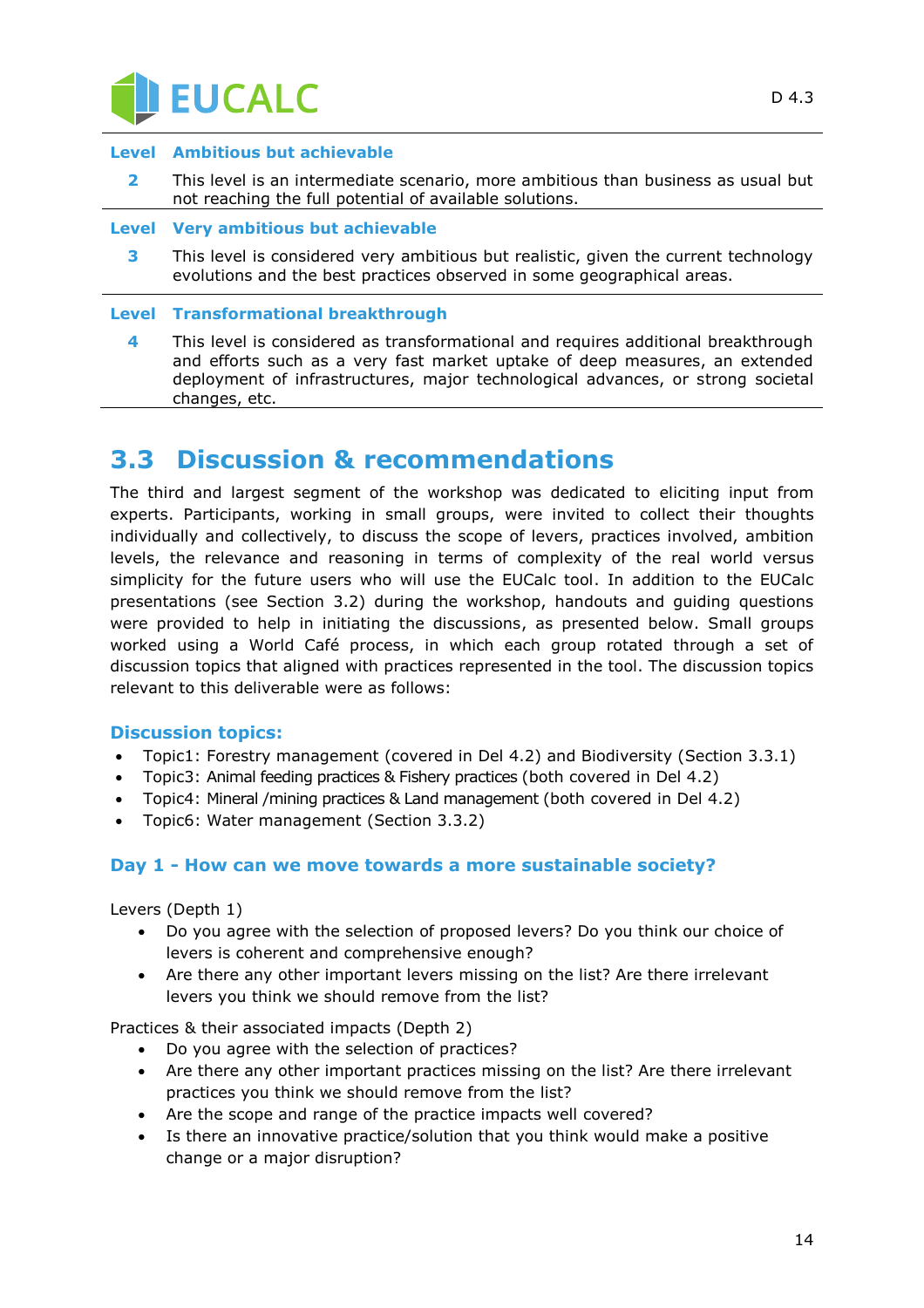

#### **Day 2 – How fast can we move towards a more sustainable society?**

Ambition levels & future scenarios (Depth 3)

- Do you agree with the levels of ambition in each of the levers?
- What are the main trends for the different practices by 2050? Does the model allow enough flexibility to take them into account?
- What is the pace of technological, behavioural and practices change?

At the end of each workshop day, the comments of the experts from each discussion tables were summarized and presented to the plenary and are listed below together with the comments concerning the module approach and scope.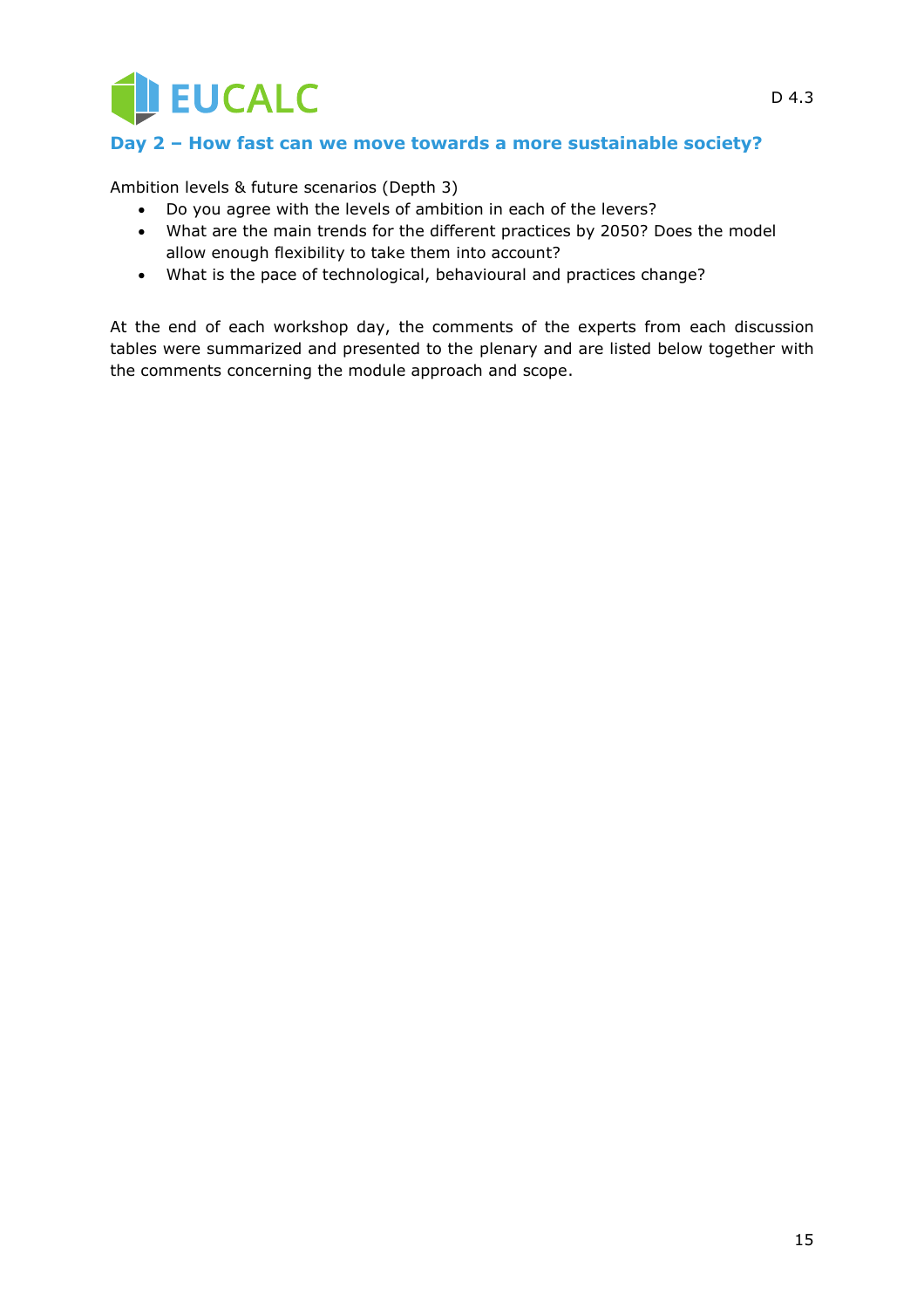



<span id="page-15-0"></span>

Topic discussion

Reported by: Jeff Price (University of East Anglia) and Alexandre Bouchet (EPFL)

#### **Lever rationales:**

In 2010, the Convention on Biological Diversity Parties engaged themselves to reach biodiversity conservation and restoration targets by 2020, namely the Aichi objectives<sup>5</sup>. The later are essential for sustainable development and highly interlinked to the 2030 Agenda through all the SDGs, for instance, through SDG13: climate change action, SDG14-15: life on land and bellow water, or else SDG6 focusing on water issues<sup>6</sup>. Biodiversity consideration in EUCalc will be tracked across the WPs (e.g. agricultural practices impacts) and also as a dedicated lever to set ambition for biodiversity conservation and restoration. Given the interlinkages between biodiversity and life under water, it has been decided to develop a fishery and aquaculture module (see Deliverable 4.2). The rationale behind the levers and levels of ambition stems from the multiple inter-relationships between land use, biodiversity conservation and, ultimately, mitigation as either sinks or potential sources. For example, land preservation both benefits biodiversity and potentially maintain carbon stocks. Furthermore, land restoration to benefit biodiversity would also act to create or improve carbon sinks. However, these changes may concomitantly constrain other uses (e.g., food production). Other levers and levels of ambition in other work packages may also benefit biodiversity but in ways that may be less quantifiable. These can potentially be captured within ambition level 3, which is based more on meeting more of the Sustainable Development Goals (SDGSs).

#### **Lever rationale & practices (Day 1)**

Several participants identified the need to split the current lever into two sub-levers, one sub-lever for protection and one for restoration. This would offer more flexibility to the user regarding the ambition settings. Otherwise, how we reach different ambition levels for different practices without consideration of other levers needs to be explicitly mentioned (n other words, one sub-lever would include reforestation, while the other would include afforestation, etc.). Moreover, it is considered important to facilitate differentiation between the relative scale of impacts on biodiversity arising from different land use management options, such as agroforestry, forestry, etc. The question of the options efficiency to implement the biodiversity measures was also raised. For instance, how much biodiversity benefit can come from urban/green cities? How much carbon do green roofs provide? While this can be measured to a small extent, this led to the development of the ecosystem services (natural capital) dashboard concept to best capture these largely unquantifiable benefits. For example, a properly designed green roof can lead to increases in natural capital for pollination, clean air, carbon capture,

http://www.undp.org/content/dam/undp/library/SDGs/English/Biodiversity\_2030\_Agenda\_Technical\_Note.pdf

j <sup>5</sup> https://www.cbd.int/sp/targets/

<sup>&</sup>lt;sup>6</sup>Biodiversity 2030 Agenda Technical Note, Convention on Biological Diversity: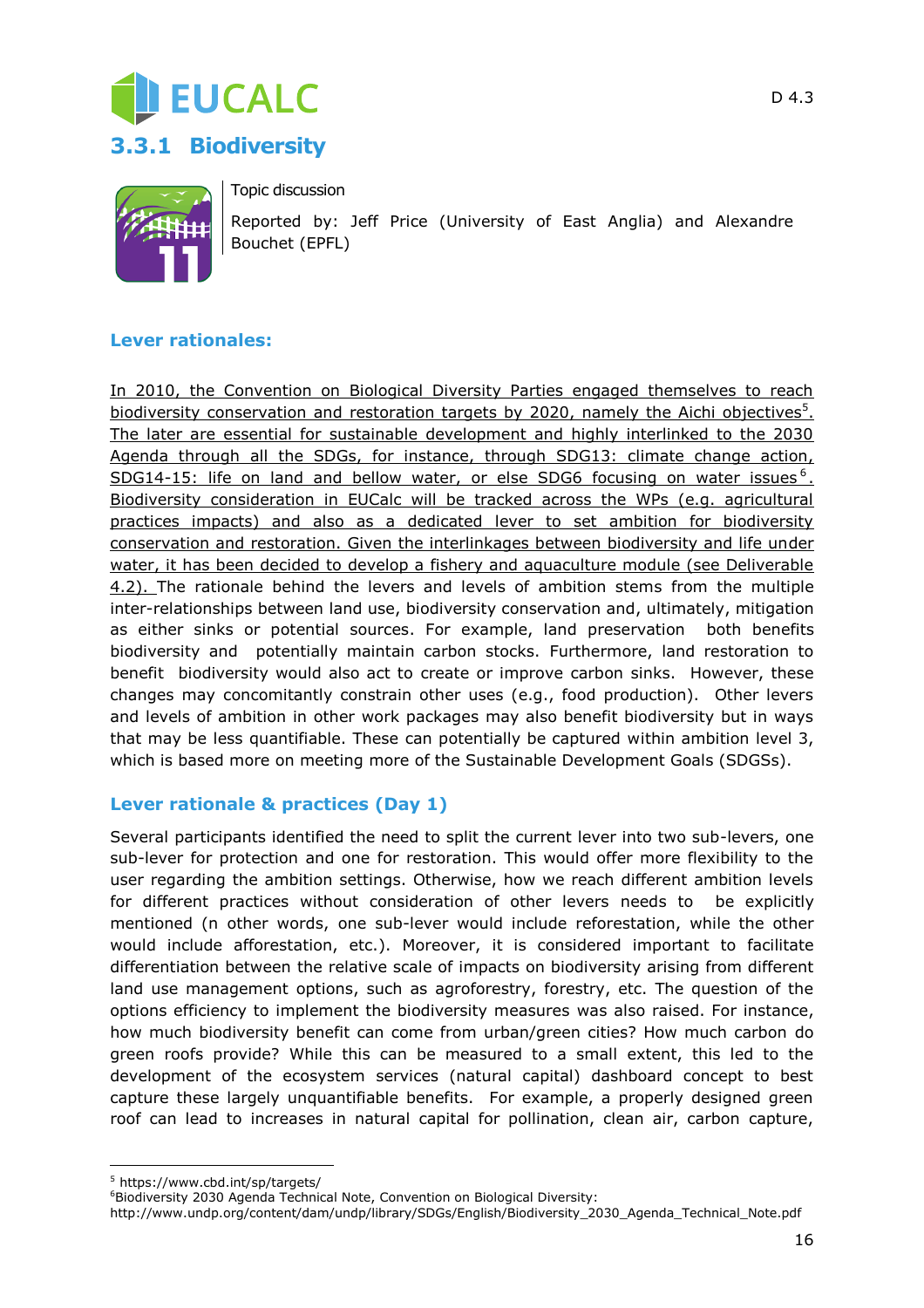

clean water and biodiversity (plus aesthetics and, potentially, education). Finally, there was a discussion about using the lever for biodiversity as a "stand-alone" lever or whether it should be linked to other policies (like the CBD). The experts ultimately opted to go for the CBD option. While Level 1 seems to not match well with other Levers in EUCalc this was a compromise among experts between those who want Level 1 to allow for countries to "backslide" or remove protection from areas (as has occurred recently in Brazil and the United States). To keep a simple goal more aligned with other EUCalc levers we have added in a management component.

The potential for International "leakage" or exportation of emissions was identified as a critical issue to consider, owing to direct implication for trade-off between practices and transboundary effects (WP7). In particular, if the highest ambition level for biodiversity was selected it might require greater importation of wood products or food from elsewhere in the World. While this would be good for biodiversity in the EU, it could have negative implications for both biodiversity and emissions elsewhere in the World (see above). Experts recommended that warning of some sort should be raised to inform users when this might occur for a given lever setting.

#### **Ambition levels (Day 2)**

#### *Table 6 – Levels of ambition for biodiversity*

| <b>Biodiversity</b> | <b>Brief description</b>                                                                                                                                                                                                                                                                                                                                                                                                                                                                                                                                                                                                                                                                                                                                                                                                                                                                                                                                                                                                                                              |
|---------------------|-----------------------------------------------------------------------------------------------------------------------------------------------------------------------------------------------------------------------------------------------------------------------------------------------------------------------------------------------------------------------------------------------------------------------------------------------------------------------------------------------------------------------------------------------------------------------------------------------------------------------------------------------------------------------------------------------------------------------------------------------------------------------------------------------------------------------------------------------------------------------------------------------------------------------------------------------------------------------------------------------------------------------------------------------------------------------|
| Level 1             | Maintain existing refuges and policies around nature conservation.<br>Maintain existing refuges and protected areas in good status and well-<br>managed. This is the do-nothing scenario. This lever will hold percentage<br>of protected areas (as defined by the World Database on Protected Areas,<br>but we need to make sure Natura 2000 sites and SSSIs are included)<br>static at a defined level (specified year).                                                                                                                                                                                                                                                                                                                                                                                                                                                                                                                                                                                                                                            |
| Level 2             | Each country meets their Aichi 2020 target 11 by 2020, with the<br>definition of protected being restricted to those areas primarily focused on<br>biodiversity conservation. For example, some National Parks contain<br>settlements, and allow uses not entirely consistent with biodiversity<br>This level will focus first on IUCN Protected Areas<br>conservation.<br>categories $I - V$ , and then consider which other categories, per country<br>meet the threshold of preservation for biodiversity. This means that 17%<br>of terrestrial land is protected, 17% of freshwater (so a link to the water<br>lever) and 10% of the coastal and marine areas. This means that for<br>2020, and continuing to 2050/2100, we set the <b>biodiversity</b> protection<br>threshold at 17%, leaving a % for all other users. This amount is not<br>strictly 15%, 83% as many areas are defined as protected in the<br>database for cultural and geological features. Defined from the World<br>Database en Dretested Areas data. ILICN sategories I V (with seme VI) |

Database on Protected Areas data, IUCN categories I-V (with some VI) and coupled with areas defined as non-agricultural, non-bare ground or ice, and non-urban in the European Space Agency Climate Change Initiative Land Cover Database for 2015 for land cover definition.

Level 3 Each country meets ALL of their Aichi targets considering climate refugia for biodiversity at a set threshold (1.5/2°C). Some countries will require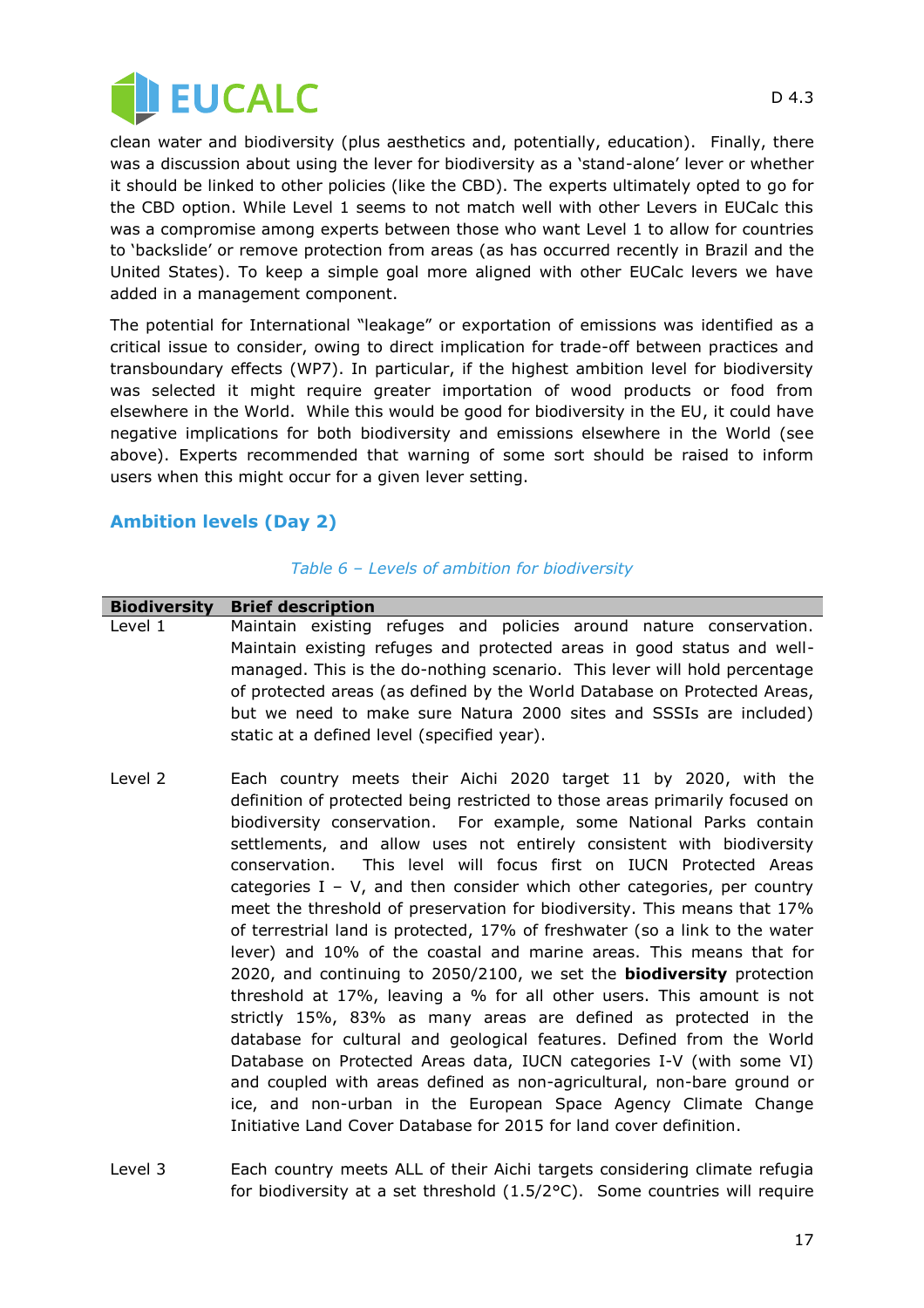

substantially more protected areas than 17% but it will differ by country. Values for climate refugia based on data from Warren et al. 2018 a,b.

Level 4 Highest biodiversity protection ambition. 50% of each country is set aside for nature, drawing from primary habitats, then look at full restoration of secondary habitats (helps meet target 15). Draws from the European Space Agency Climate Change Initiative Land Cover Database for 2015 for land cover definition and Warren et al., 2018 a,b for biodiversity.

Table 6 indicates the ambition levels for biodiversity which were discussed in the breakouts. It was emphasized that ambition levels 3 and 4 would have impacts on other levers, and some combinations with other settings of other levers in the Calculator might be infeasible. The following potential interactions were noted (i) removal of subsidies harmful to biodiversity (which might impact other levers), (ii) production and consumption sustainable at levels keeping natural resource use at safe ecological limits (clearly limits other levers), (iii) rate of natural habitat loss halved, fragmentation reduced (impacts other levers on land use), (iv) areas under agriculture and forestry managed sustainably (could only be implemented as warnings),(v)reduction in acidification to non-detrimental levels in ecosystems, (vi) maintenance of genetic diversity of agriculture, (vii) ecosystem services are protected or restored (viii) enhancement of carbon sinks through restoration of at least 15% of degraded ecosystems (UK has proposed 40% forests).

Much of the early discussions centred on the lowest level of ambition. A number of experts wanted a "backsliding" scenario for level 1. In other words, they suggested considering an increase of the biodiversity loss as the level 1, given conflicts between some current EU policies, and the realization that some prioritization of land uses will likely be necessary in the future. However, the majority of the experts suggested that adding a backsliding biodiversity option might send a message that this is acceptable. While there are other ways, other than lever settings, in which backsliding could be included in EUCalc (to be discussed internally), having a backsliding level was removed and the existing suggestion for Level 1 (business as usual, no change in current protection levels) was accepted as a compromise. Beyond the Aichi objectives for 2020, which form the basis for the levels of ambition used, then the possibility of tracking biodiversity through some of the Sustainable Development Goal (SDG) indicators was mentioned. Experts also wanted to see a consideration of ambition levels that might focus on prioritizing preservation/restoration of high carbon storage ecosystems. As this is a biodiversity lever, then this level of mitigation ambition would need to be considered as a co-benefit rather than a driving goal.

#### **Lever proposal**

Aichi objectives constitute a suitable framework for setting the biodiversity lever and ambition levels. Nevertheless, the 20 Aichi objectives cannot all be implemented in the EUCalc framework. As suggested in Table 6, we will focus on land and water issues. The lever will specifically look at lands protected specifically in natural habitats and for biodiversity conservation (including potential for restoration). There were suggestions that there might be separate sub-levers for preservation versus restoration. However, this is really only feasible at higher ambition levels. This Lever is trying to deal with multiple policy goals and as such a simple approach, such as increase land protected by

D 4.3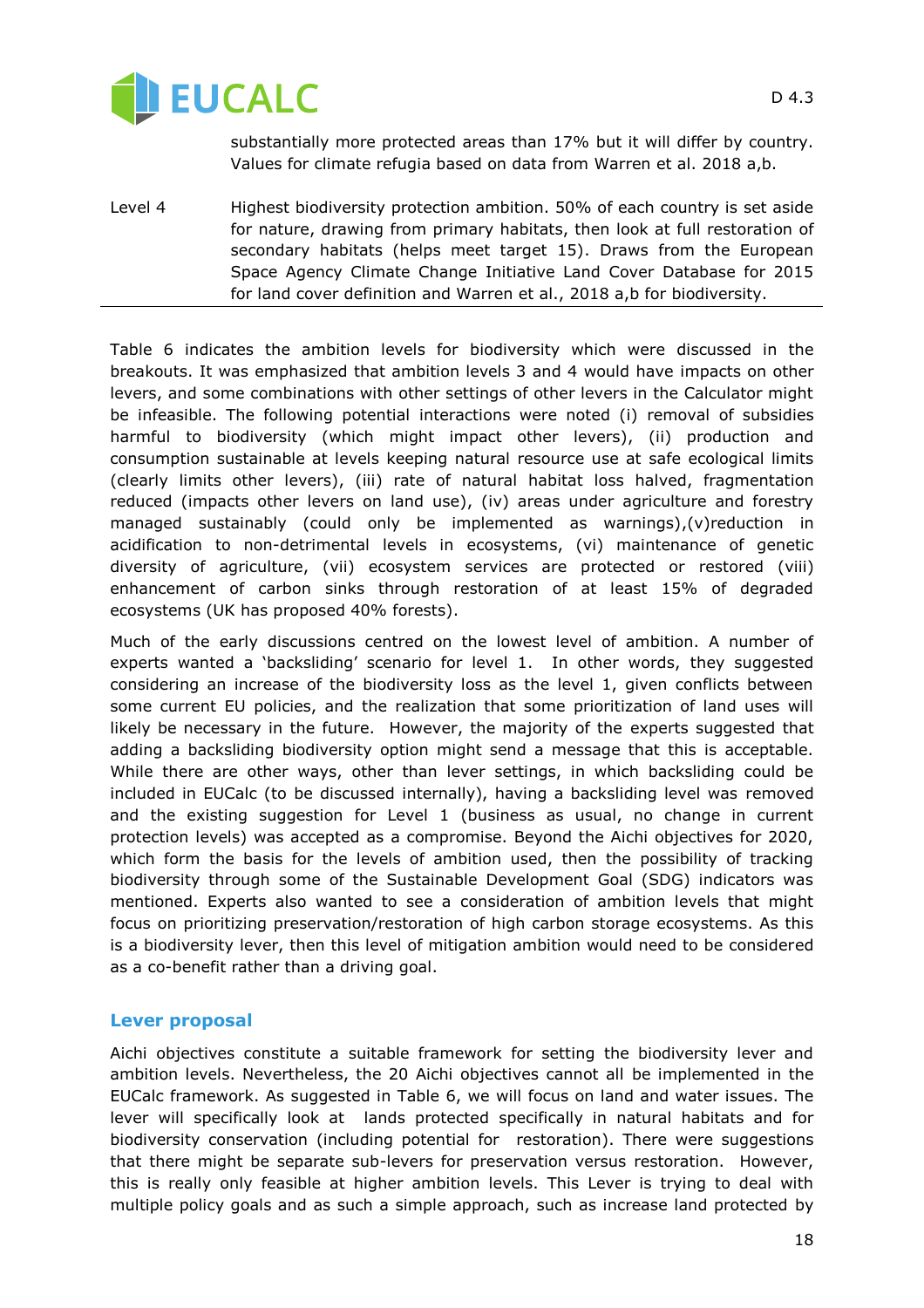

x%, restore y% (the easier approach) does not meet the goal of making a tool that recognizes that EUCalc sits within other key International policies (e.g., Convention on Biological Diversity). If a simple approach is taken (e.g., increase protected areas by 10%) then some countries would have so much land protected there would be little left for other purposes, and other countries still would not meet their CBD targets. Mechanically, two sub-levers cannot be formally liked within the model and would only be advisory. The idea of two sub-levers came out of discussions when some experts realized that for higher ambition levels then restoration would be required to meet the target. Therefore, there is conflicting ideas from experts that the biodiversity team are still in the process of meshing into a coherent whole. Finally, biodiversity impacts will also be tracked across the WPs, for instance, though agriculture, fisheries, and aquaculture practices. The later may increase or decrease the amount of land required to conserve and restore biodiversity.

#### **Additional comments**

There were no discussions in the biodiversity groups about aquatic biodiversity as this was thought to be captured in discussions around the water lever. How can we reach different levels without consideration of other levers? See above for discussion about the possibility of an ecosystem services dashboard. However, this is an issue when it comes to differentiation of lands uses between biodiversity, forestry and agriculture.

One expert wanted a greater consideration of a fully implemented REDD++ (reducing emissions from deforestation and degradation) with the ++ referring to inclusion of mitigation options from agricultural and non-tropical forests.

There was appreciation that one of the levels of ambition included the fact that biodiversity will be changing with warming, and that this moving target needs to be considered in maintenance of biodiversity. For example, at warming levels above 2°C, many parts of the EU could see significant reductions in species richness of flowering plants, including many of the trees making up temperate forests (deciduous). This will feedback on emissions (see forestry).

Some participants wanted a more continuous set of ambitions for each lever, but the overall design of EUCalc does not allow this, so the ambitions were set relevant to policy and, in the case of Level 4, aspirations.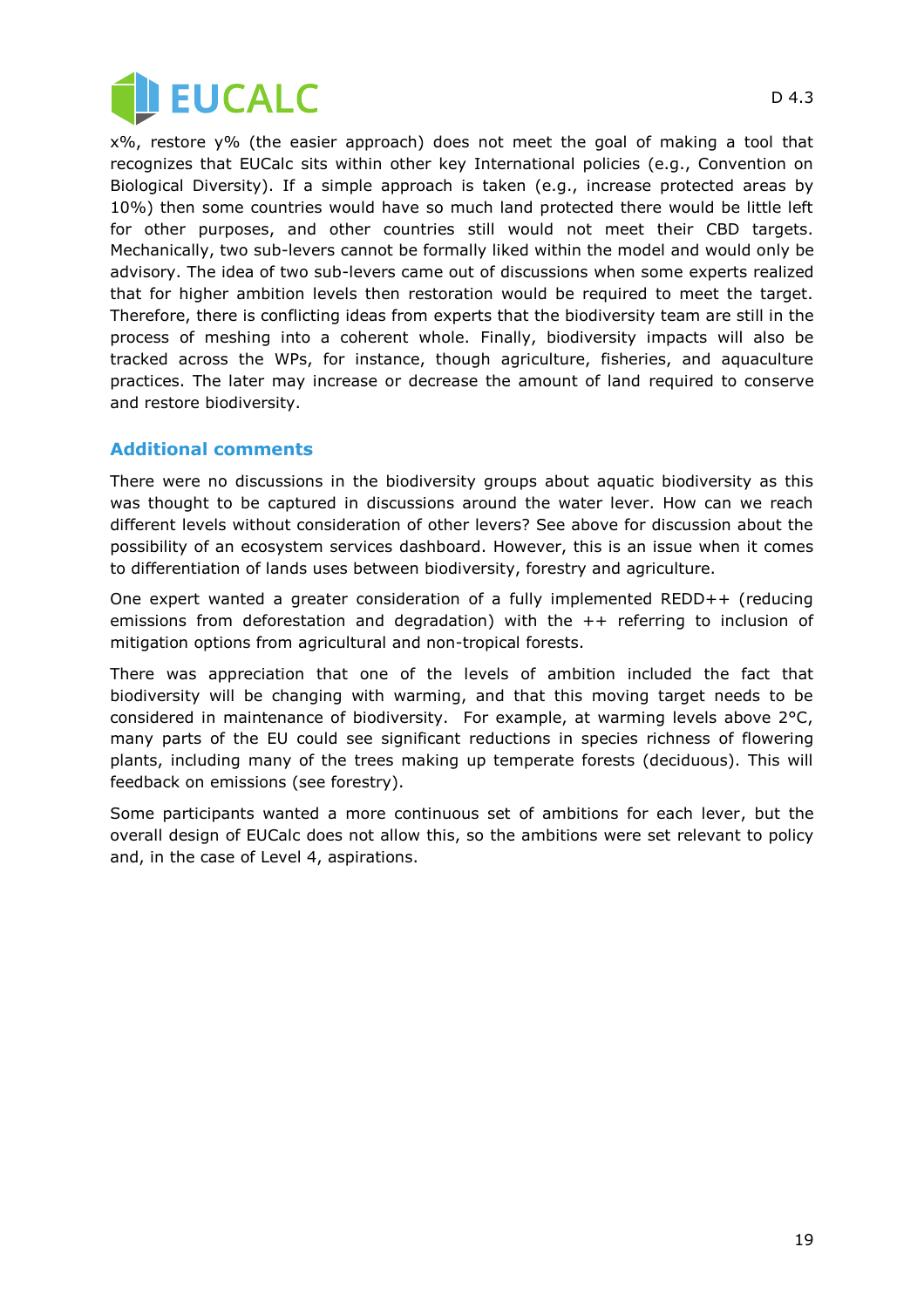

### <span id="page-19-0"></span>**3.3.2 Water management**



#### Topic discussion

Reported by: Alexandra Collins (Imperial College London) and Rachel Warren (University of East Anglia)

The approach for this group discussion was different as the relevance of having this lever was questioned in the EUCalc consortium. During these interactive and facilitated conversations, experts discussed regarding whether water should be included as a lever in the Calculator and suggestions for the parameters that could be used for this, along with the levels of ambition that could be used as levels for the levers.

#### **Lever rationales**

The European Commission<sup>7</sup> estimated that in 2007, more than 16% of EU total population had been affected by water scarcity and droughts. Although spatial and temporal distribution of water resources were considered as an outstanding reason to this situation, Europe wastes more than 20% of its water due to inefficiency. Moreover, the EEA<sup>8</sup> evaluated that respectively 40% of reported water bodies were under hydromorphological pressure and 18% were under point source pollution pressure. These figures reveal a tremendous potential for water saving and ecological status improvement of water bodies. Consequently, a water management lever would enable the user to act upon several parameters such as water efficiency, sustainable water abstraction or ecological status improvement of water bodies. The main objective of such a lever would be to reduce pressure caused by water demand on water bodies, especially for areas sensitive to droughts.

#### **Lever relevance**

j

Many experts felt strongly that water should be considered both as a lever and through the impacts that will be communicated to users of the Calculator given its related closely with GHG emissions and climate change. It was also felt that as Europe has strong policies and objectives for water such as the water framework directive (WFD), Directorates and Ministries need to understand how water is related to the model and climate change.

Others were less sure that water should be a lever and that aspects related to water management could perhaps be covered adequately through communication about the impacts of climate change from other levers. However, it was considered necessary that water be included as a lever if the issues relate either directly to GHG emissions or climate change mitigation, for example the GHG emissions related to water use and energy intensive water treatment.

<sup>7</sup>[http://ec.europa.eu/environment/water/quantity/pdf/comm\\_droughts/ia\\_summary\\_en.pdf](http://ec.europa.eu/environment/water/quantity/pdf/comm_droughts/ia_summary_en.pdf) <sup>8</sup> [https://www.eea.europa.eu/themes/water/european-waters/water-quality-and-water-assessment/water](https://www.eea.europa.eu/themes/water/european-waters/water-quality-and-water-assessment/water-assessments/pressures-and-impacts-of-water-bodies)[assessments/pressures-and-impacts-of-water-bodies](https://www.eea.europa.eu/themes/water/european-waters/water-quality-and-water-assessment/water-assessments/pressures-and-impacts-of-water-bodies)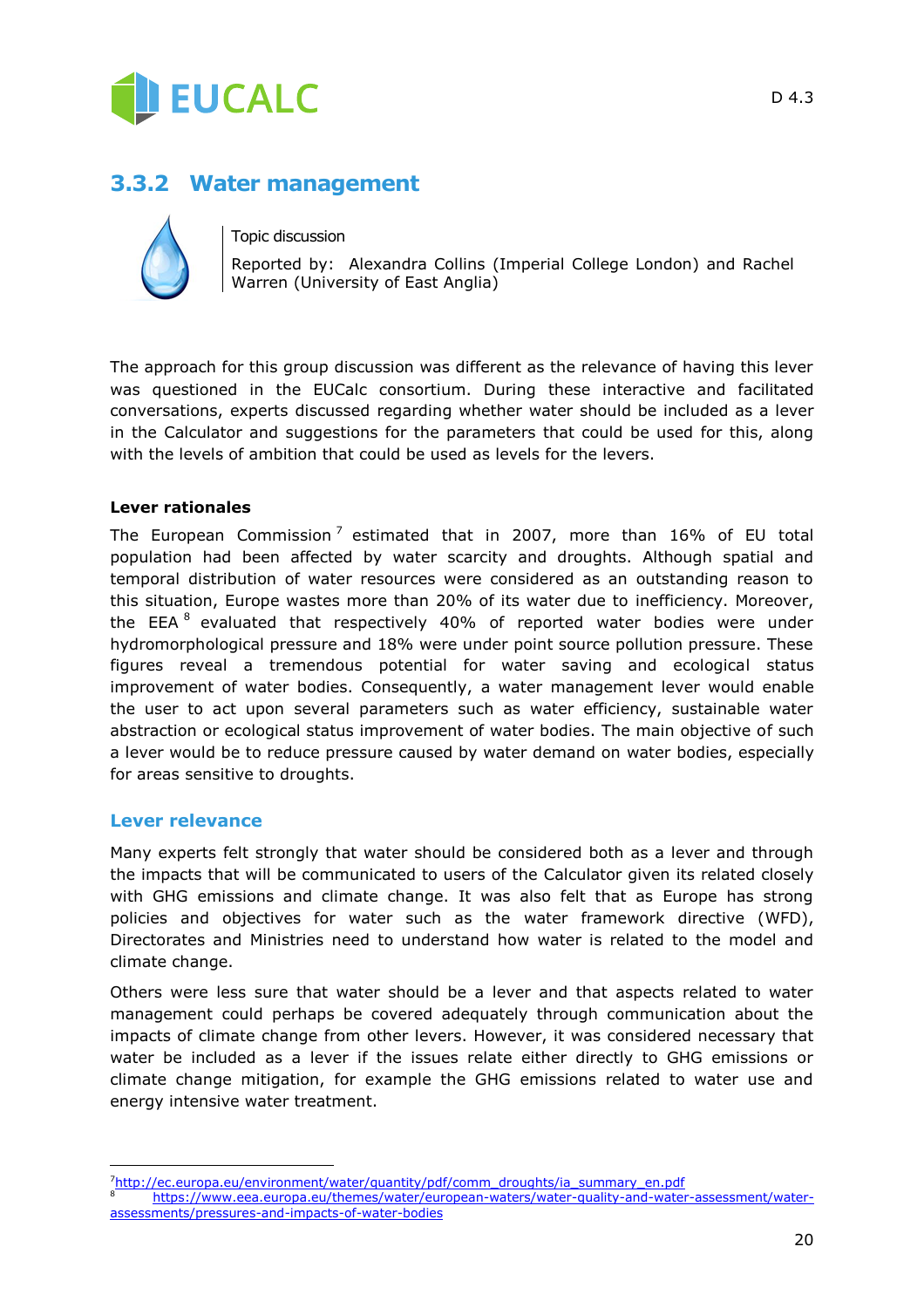

An idea to use constraints was proposed in order to highlight where trade-offs may exist. For example, this was proposed where a lack of water availability may limit some of the mitigation strategies. Here the model would prevent certain levers being increased past a certain point or if other objectives were selected. Another idea was to use a flag/warning to highlight where there will be impacts or contradictions with other EU targets e.g. WFD status

#### **Possible lever(s) & levels**

-

A number of suggestions for what could be modelled as a lever for water management were made.

These included using the degree of achievement of WFD (Water Framework Directive) $9$ good status. This was suggested as this is already a target that Europe has set and is legally binding. However, others thought this should only be included as an impact flag as described above. This lever would set the proportion of water bodies achieving WFD good status. For rivers in England, the Environment Agency uses the "Environmental Flow Indicator" (EFI) to indicate where abstraction, or flow regulation, may start to have an undesirable impact on river habitats and species. The Environment Agency interprets surface water bodies with flow greater than the EFI as supporting Good Ecological Status under the EU Water Framework Directive (WFD). For groundwater abstraction, the Environment Agency uses 4 quantitative tests that aim to protect surface water flows, groundwater levels, spring discharges and water quality. The Environment Agency interprets groundwater bodies that meet those 4 tests as being at good status for groundwater quantity under the WFD.

Another suggestion for a lever was the degree of sustainable abstraction, i.e. the degree of water use in line with annual recharge in order to reduce water stress and over abstraction. This lever would be modelled as the percentage of water sustainably abstracted. With climate change, we expect less groundwater recharge and larger seasonal variations in river flow as well as changes to when and how extended dry periods occur. Therefore, sustainable water abstraction appears to be essential to ensure that river flows and groundwater levels support ecology and natural resilience to climate change and human activities. In order to achieve the goals of sustainable abstraction, the Environment Agency in UK for instance will focus on abstraction licences having the greatest impact and take action now to reduce future risks. They will review licences by adjusting them as necessary to make sure they do not allow environmental damage now or in the future, or revoke licences that have been shown unused.<sup>10</sup>Some data sets from JRC could be used to model this and it will be followed up directly with JRC scientist on a separate meeting.

Water efficiency through water use reduction, water recycling and technological advances in efficiency was also suggested. This lever would be modelled as the percentage of water loss avoided through water use reduction, water recycling and technological advances in efficiency. According to the latest JRC studies presented during the workshop, water efficiency improvements may not impact much on expected negative

<sup>9</sup> [http://www.legco.gov.hk/general/english/library/stay\\_informed\\_overseas\\_policy\\_updates/water\\_framework.p](http://www.legco.gov.hk/general/english/library/stay_informed_overseas_policy_updates/water_framework.pdf)  $\frac{df}{10}$  $\frac{df}{10}$  $\frac{df}{10}$ 

<sup>10</sup> [https://www.gov.uk/government/publications/water-abstraction-plan-2017/water-abstraction-plan](https://www.gov.uk/government/publications/water-abstraction-plan-2017/water-abstraction-plan-environment)[environment](https://www.gov.uk/government/publications/water-abstraction-plan-2017/water-abstraction-plan-environment)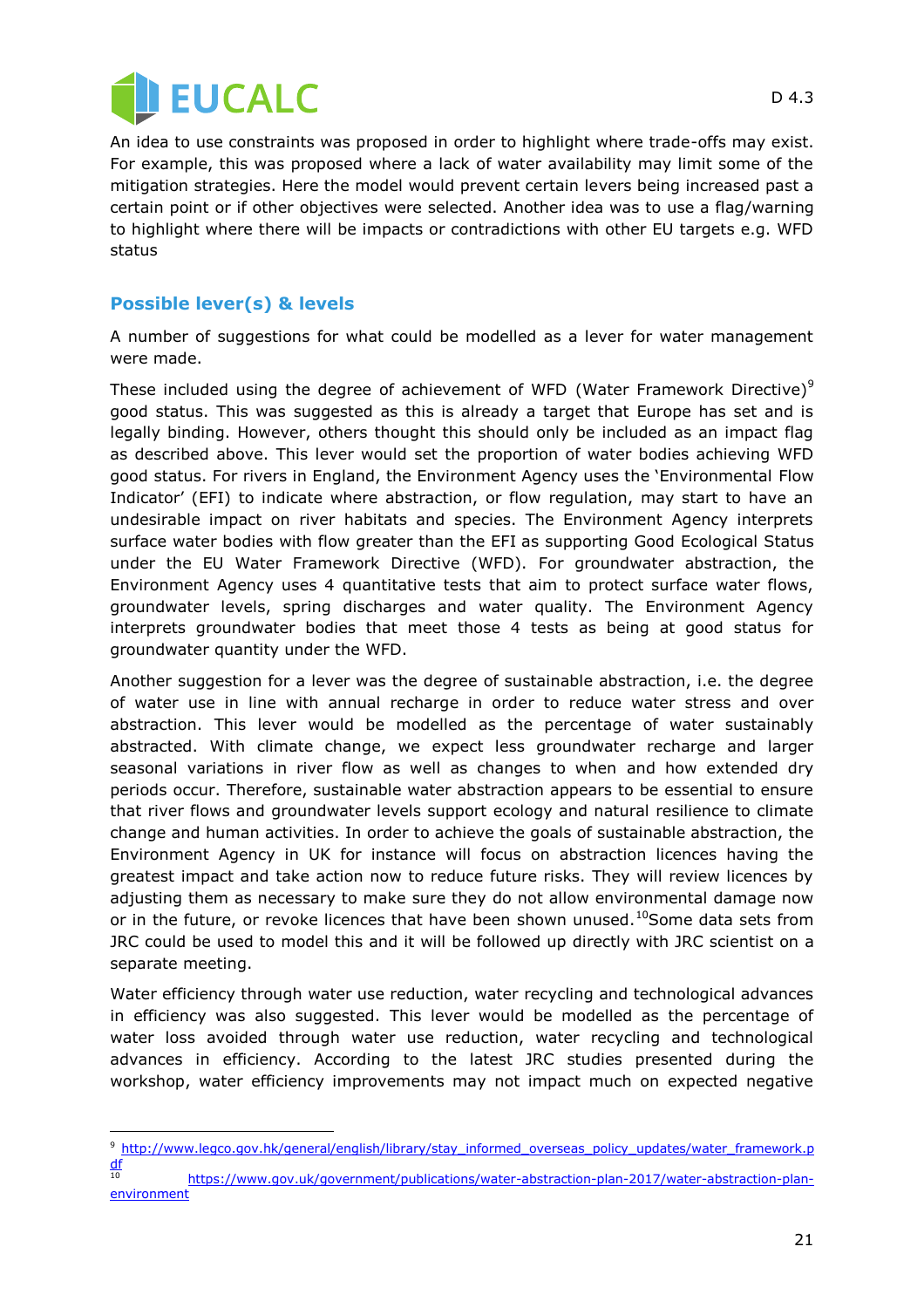

effects of climate change. Also, some experts advised that water reuse- the use of waste water for irrigation, is politically sensitive issue. However, these points were not considered strong enough reason not to include it, reflecting that changes in practices and new practices may be required to meet climate targets.

The degree of wastewater treatment, through the percentage of wastewater that is treated to certain standards was also suggested. From the EUCalc perspective, this lever would be modelled as the percentage of wastewater treated and reused. Indeed, there is a huge potential in reusing treated wastewater while ensuring a reasonable return flow to the environment. However, reuse of wastewater treatment seems still politically sensitive.

Water desalination was also discussed, which can either be used as a buffer or as a lever that would enable the user to choose among four scenarios (A-D) for water desalination use. For instance, The H2020 project "Revived water" focuses on developing several new low energy electrodialysis systems to support future sea water desalination projects.

Others were concerned with damages from extreme weather such as floods and suggested that reduction in the likelihood of flooding event e.g. one in 100 events could be used.

Additional research will be conducted to define the scope of the water module and lever(s) in EUCalc. Possible synergies with the JRC"s model and inputs will particularly be investigated.

#### **Additional comments**

Some experts asked how water incorporated in imported products would be considered. Finally, some suggested that health and wellbeing be incorporated and suggested using natural capital, recreation, GDP, energy and food security. A number of people advised against using the terms blue, green and grey water as these terms were considered confusing as they mix between rechargeable and unsustainable sources of groundwater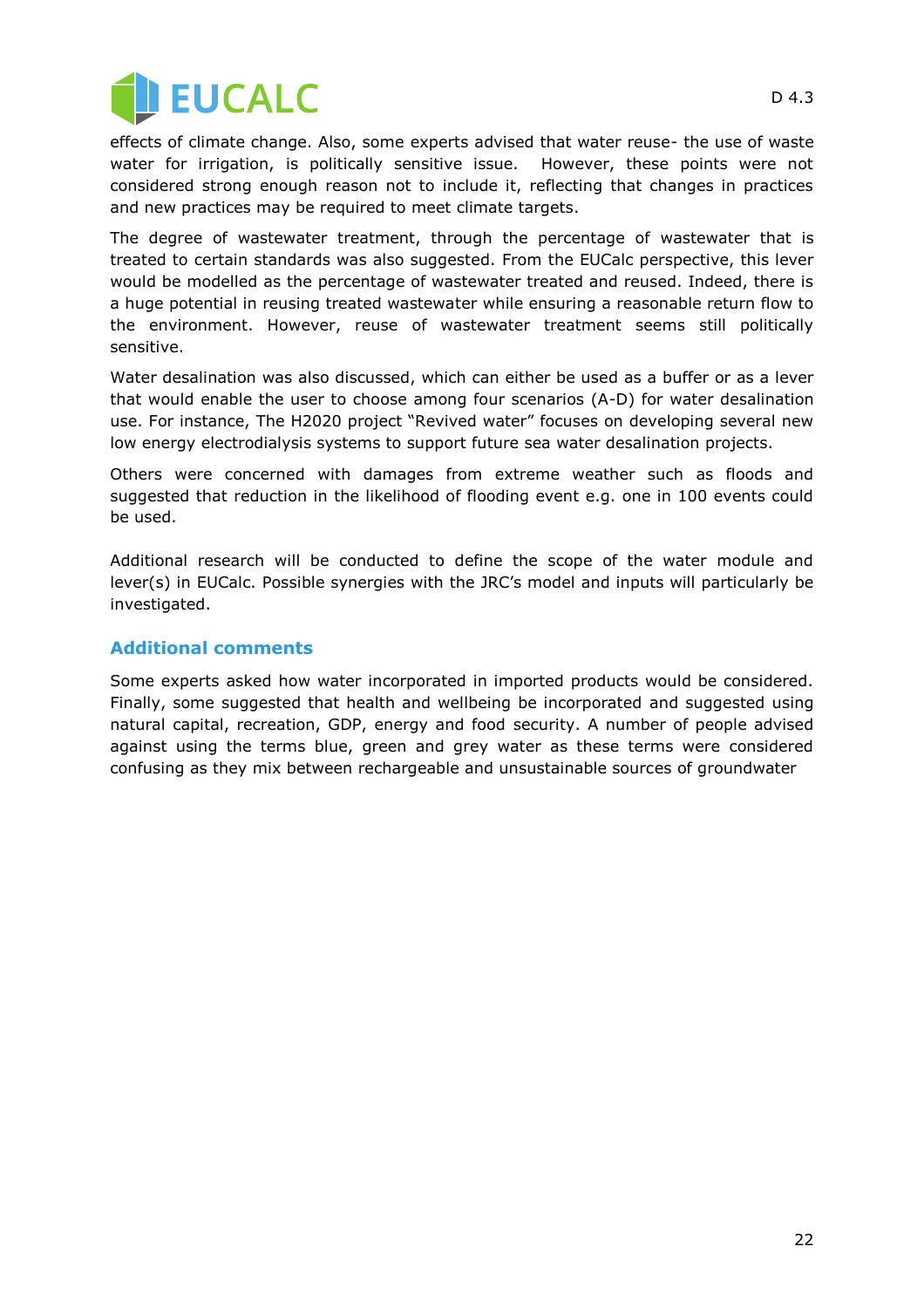# **JEUCALC**

# <span id="page-22-0"></span>**4 Lessons and conclusions**

Some of the important interactions between land, water and biodiversity can be captured by the land use allocation within the WP4. However, water constraints (in particular) will also have important implications for other WPs owing to issues such as the availability of cooling water for power stations. As a next step, it will be important to explore which of these constraints can be included in the model, or failing that flagged to the user by a warning symbol when a water supply constraint is crossed.

Experts provided useful input by:

- 1) Steering us away from including backsliding in the lowest position of our biodiversity lever. They felt that it was important that the model should take as its reference point the status quo in terms of biodiversity protection
- 2) Providing support for the proposed lever for biodiversity, but encouraging as also to consider splitting it into protection and restoration sub-levers
- 3) Encouraging us to include water security issues in the model, at a minimum by including a warning flag, when combinations of mitigation actions in the model would violate a water supply constraint
- 4) Encouraging us to include a water related lever, providing options of sustainable water abstraction, water quality, or water use efficiency
- 5) Encouraging us to show the user how water and biodiversity levels are affected by the level of global warming and encouraged us to include these in our representation of the projected impacts climate change.

Therefore the next steps are: 1. Explore how water constraints can be communicated in the model to other WPs or at least to the user; 2. Explore how to represent climate change impacts on water and biodiversity in the model; 3. Explore the use of a dashboard indicator light system to identify when other levers benefit/damage the ability to meet biodiversity and water objectives (possibly via a Natural Capital Risk approach). This would be a tab and not part of the levers themselves. This will be discussed among the consortium.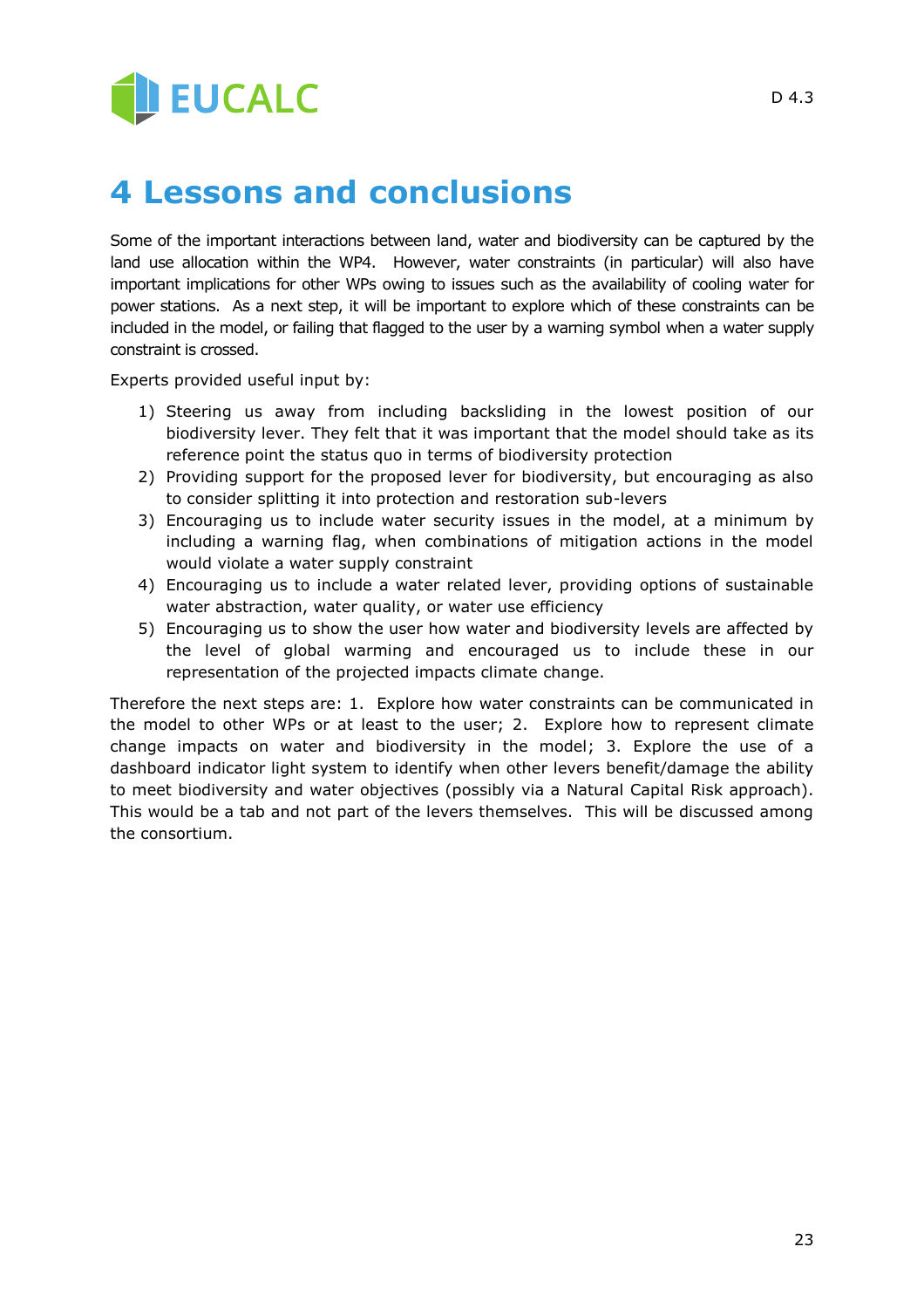<span id="page-23-0"></span>Warren, R., J. Price, J. VanDerWal., S. Cornelius, and H. Sohl. 2018a. The implications of the United Nations Paris Agreement on Climate Change for Priority Places for Conservation. *Climatic Change* 147 (3-4): 395-409.

Warren, R., J. Price, E. Graham, N. Forstenhaeusler, and J. VanDerWal. 2018b. The projected effect on insects, vertebrates, and plants of limiting global warming to 1.5° C rather than 2° C. *Science* 360 (6390): 791-795.

ESA Climate Change Initiative Land Cover project for the CCI-LC database. <http://maps.elie.ucl.ac.be/CCI/viewer/download.php>

UNEP-WCMC and IUCN (2018). Protected Planet: The World Database on Protected Areas (WDPA). Cambridge, UK: UNEP-WCMC and IUCN. Available at: www.protectedplanet.net.

# <span id="page-23-1"></span>**6 Annexes**

## <span id="page-23-2"></span>**6.1 Participants list**

| <b>First Name</b> | <b>Last Name</b> | Organization                                            |
|-------------------|------------------|---------------------------------------------------------|
| Ad                | de Roo           | Joint Research Centre, European Commission              |
| Tom               | Heap             | <b>BBC</b>                                              |
| Keith             | Kline            | Oak Ridge National Laboratory                           |
| Ana               | Kojaković        | Energy Insitute Hrvoje Požar                            |
| Eric              | <b>Sievers</b>   | <b>Ethanol Europe</b>                                   |
| Christian         | Davies           | Shell                                                   |
| Pam               | Berry            | Environmental Change Institute, University of<br>Oxford |
| Cary<br>Yungmee   | Hendrickson      | FAO, University of Rome                                 |
| Nicole            | Kalas            | ETH Zürich                                              |
| Grahame           | <b>Buss</b>      | <b>LCAworks</b>                                         |
| Elliot            | <b>Buss</b>      | Cambridge University                                    |
| Alex              | Mason            | <b>WWF European Policy Office</b>                       |
| Prajal            | Pradhan          | Potsdam Institute for Climate Impact Research<br>(PIK)  |
| Kathy             | Ryan             | <b>Global Green Investments</b>                         |
| Sarah             | Wynn             | <b>ADAS</b>                                             |
| Steven            | Peterson         | Thayer School of Engineering at Darthmouth              |
| Richard           | Murphy           | University of Surrey                                    |

#### **Participants – Stakeholders:**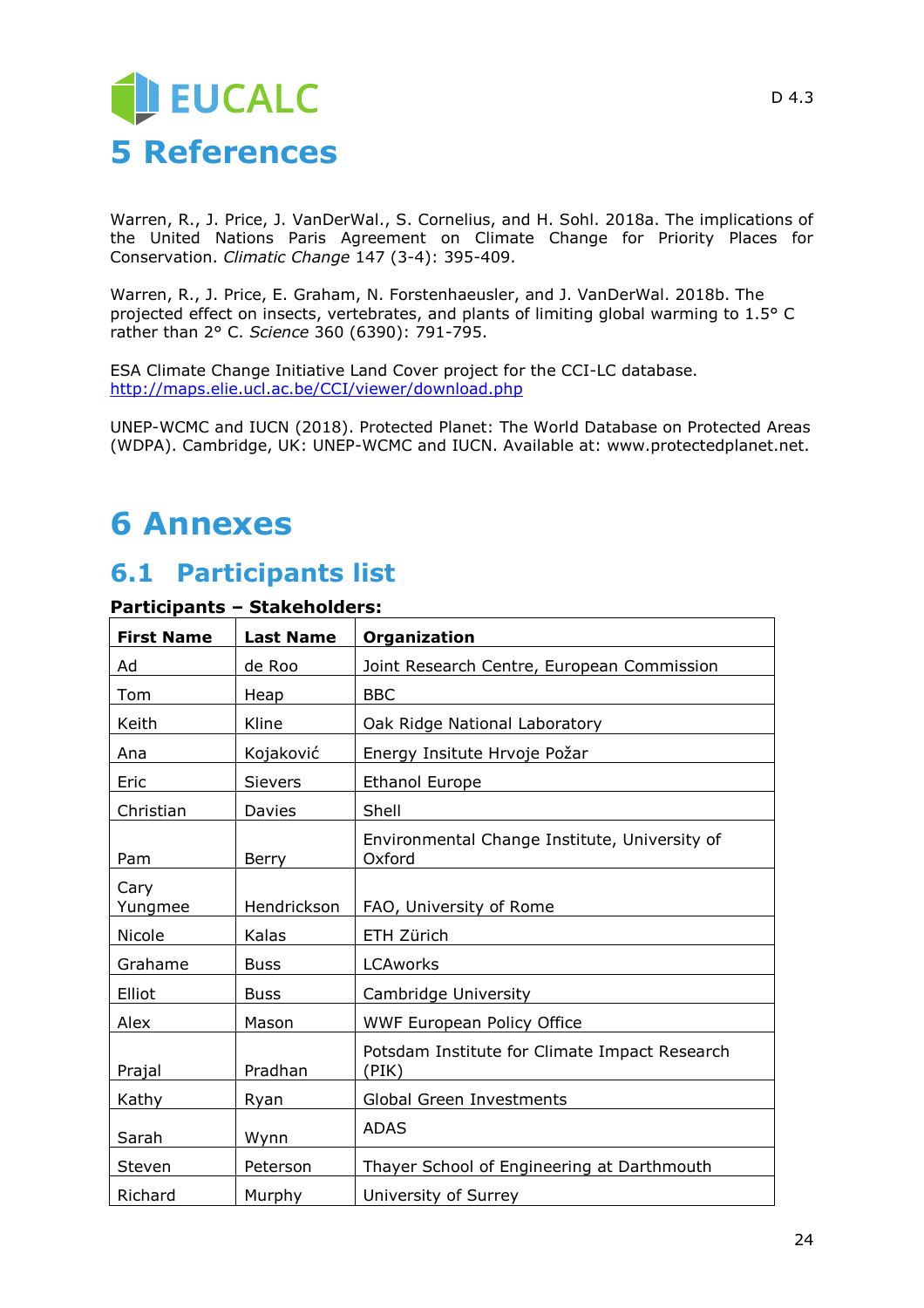

| James     | Millington     | King's College London          |
|-----------|----------------|--------------------------------|
| Ramon     | <b>Bicudo</b>  | <b>UNICAMP</b>                 |
| Luc.      | <b>Bas</b>     | <b>IUCN Europe</b>             |
| Frank     | Rosillo-Calle  | Imperial College London        |
| Sagar     | Sumaria        | Sow Grow and Reap              |
| Lorenzo   | <b>DiLucia</b> | <b>Imperial College London</b> |
| Alexandra | Collins        | <b>Imperial College London</b> |
| Mathilde  | Fajardy        | <b>Imperial College London</b> |

### **Participants – European Calculator Project:**

| <b>First Name</b> | <b>Last Name</b> | Organization                                    |
|-------------------|------------------|-------------------------------------------------|
| Onesmus           | Mwabonje         | <b>Imperial College London</b>                  |
| Jeremy            | Woods            | <b>Imperial College London</b>                  |
| Gino              | <b>Baudry</b>    | Imperial College London                         |
| Alexandre         | Strapasson       | <b>Imperial College London</b>                  |
| Rachel            | Warren           | University of East Anglia                       |
| <b>Jeff</b>       | Price            | University of East Anglia                       |
| Ana               | Ranković         | SEE Change Net                                  |
| Garret            | Kelly            | SEE Change Net                                  |
| Alexandre         | <b>Bouchet</b>   | École Polytechnique Fédérale de Lausanne (EPFL) |
| John              | Posada           | <b>TuDElft</b>                                  |
| Judit             | Kockat           | Buildings Performance Institute Europe (BPIE)   |

#### **Facilitator:**

| <b>First Name</b> |      | Last Name   Organization |
|-------------------|------|--------------------------|
| Jonathan          | Buhl | 4Sing                    |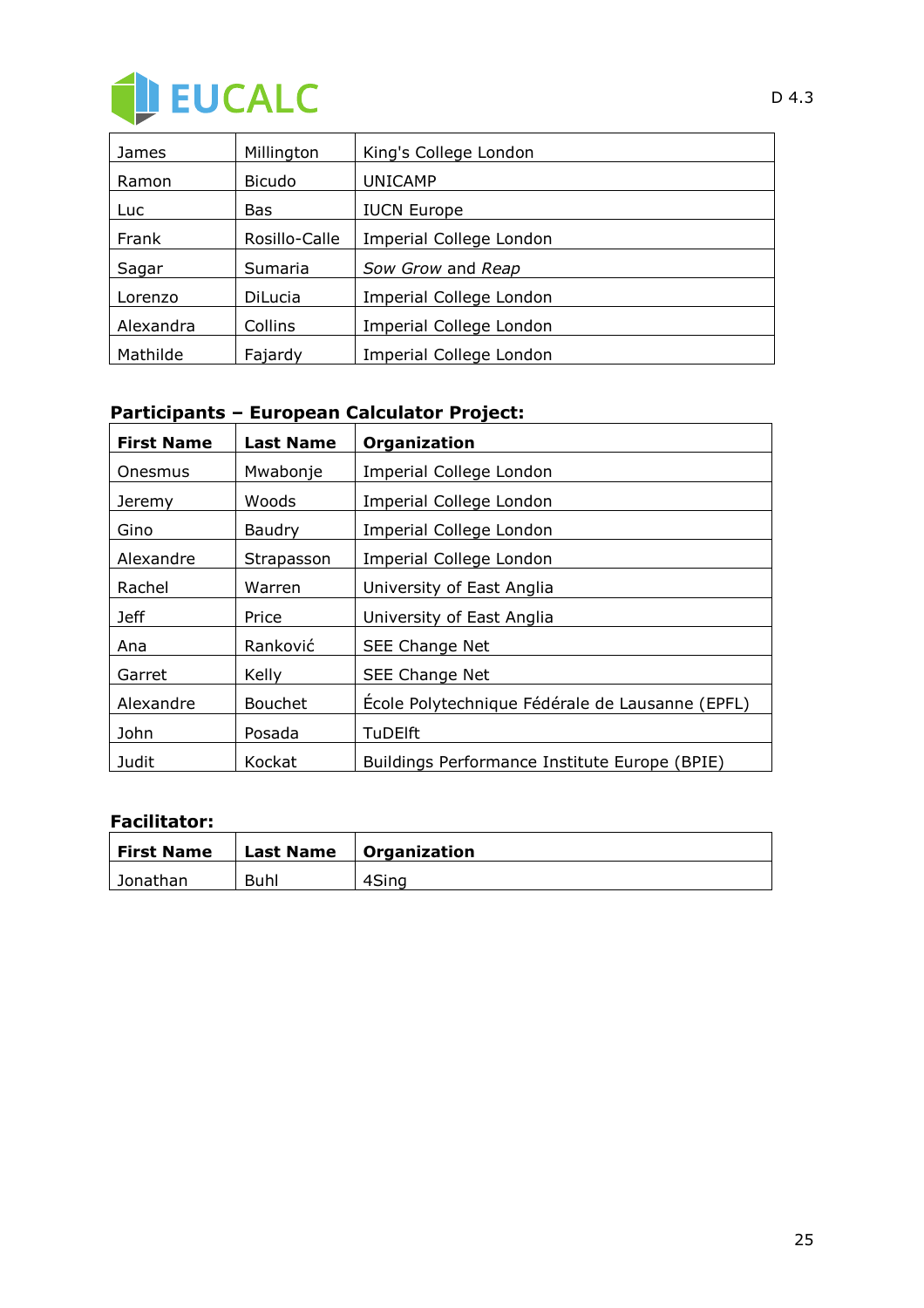# EUCALC

## <span id="page-25-0"></span>**6.2 Workshop agenda**

### **Day 1: Wednesday, September 19, 2018**

Imperial College London | South Kensington Campus | London | United Kingdom

| <b>Royal School of Mines (RSM): Room G01</b> |                                                                                                                                                          |  |
|----------------------------------------------|----------------------------------------------------------------------------------------------------------------------------------------------------------|--|
| <b>Time</b>                                  | <b>Activity</b>                                                                                                                                          |  |
| $12:00 - 12.30$                              | <b>Registration and light lunch</b>                                                                                                                      |  |
| $12.30 - 12:50$                              | Opening & welcome - Workshop agenda, objectives, participants<br>introduction                                                                            |  |
|                                              | Dr.Jeremy Woods, Imperial College London                                                                                                                 |  |
|                                              | Jonathan Buhl, 4sing (facilitator)                                                                                                                       |  |
| 12:50-13:10                                  | Presentation of the EUCalc project- Short overview presentation followed<br>by clarifying questions and brief discussion                                 |  |
|                                              | Dr. Jeremy Woods, Imperial College London                                                                                                                |  |
|                                              | Garret Kelly, SEE Change Net                                                                                                                             |  |
| $13:10 - 13:50$                              | Reflections on food security, land use and climate change challenge -<br>keynote presentation followed by questions and discussion                       |  |
|                                              | Tom Heap, BBC Rural Affairs Correspondent                                                                                                                |  |
| $13:50 - 14:05$                              | Coffee/tea break                                                                                                                                         |  |
| $14:05 - 14:40$                              | Background to Land use, water and biodiversity module of the<br><b>EUCalc-</b> Short overview presentation on the methodology, assumptions and<br>levers |  |
|                                              | Dr. Gino Baudry and Dr. Onesmus Mwabonje, Imperial College London                                                                                        |  |
|                                              | Prof. Rachel Warren and Dr. Jeff Price, University of East Anglia                                                                                        |  |
| $14.40 - 16.00$                              | Interactive dialogue and discussion on critical questions                                                                                                |  |
| $16:00 - 16:15$                              | Coffee/tea break                                                                                                                                         |  |
| $16.15 - 17.10$                              | <b>Interactive dialogue (continued)</b>                                                                                                                  |  |
| $17:10 - 17:30$                              | Closing - Summary and key takeaways                                                                                                                      |  |
| $19.00 - 21.00$                              | <b>Dinner</b> (optional)                                                                                                                                 |  |

| Day 2: Thursday, September 20, 2018                                         |                                                               |  |
|-----------------------------------------------------------------------------|---------------------------------------------------------------|--|
| Imperial College London   South Kensington Campus   London   United Kingdom |                                                               |  |
| <b>Royal School of Mines (RSM): Room G41</b>                                |                                                               |  |
| <b>Time</b>                                                                 | <b>Activity</b>                                               |  |
| $10:00 - 10.30$                                                             | <b>Welcome coffee/Registration</b>                            |  |
|                                                                             | <b>Opening -</b> 1st day takeaways, objectives of the 2nd day |  |
| $10.30 - 10:45$                                                             | Dr. Onesmus Mwabonje, Imperial College London                 |  |
|                                                                             | Prof. Rachel Warren, University of East Anglia                |  |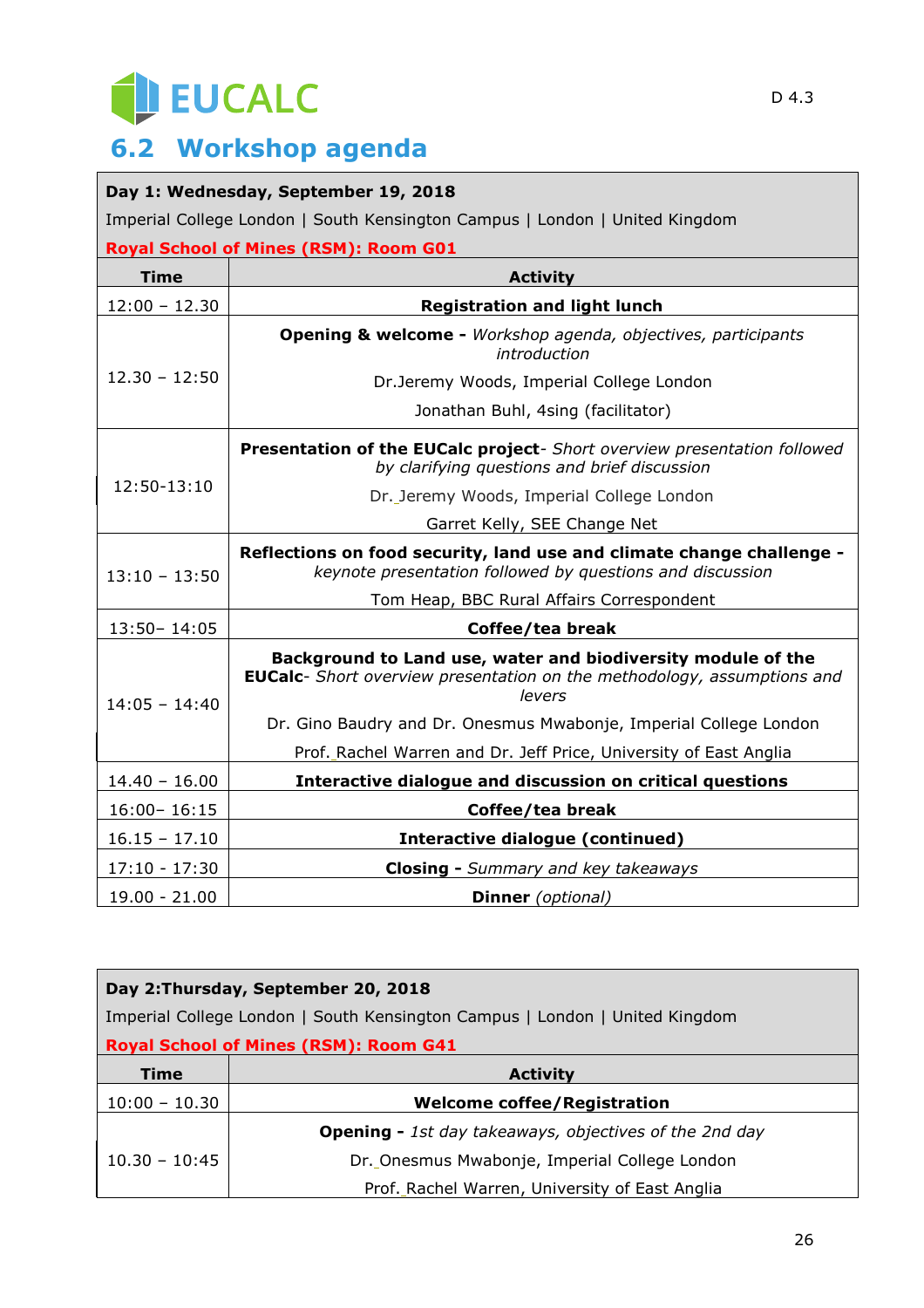

|                 | Jonathan Buhl, 4sing (facilitator)                                                                                                                 |
|-----------------|----------------------------------------------------------------------------------------------------------------------------------------------------|
| $10:45-11:30$   | European and global perspective on Land use, water and biodiversity<br><b>impacts-</b> keynote presentations followed by questions and discussion  |
|                 | Prof. Dr. Ad De Roo, European Commission, Joint Research Centre,<br>Directorate D - Sustainable Resources, D2 - Water and Marine Resources<br>Unit |
|                 | Dr. Keith Kline, ORNL - Oak Ridge National Laboratory                                                                                              |
| $11:30 - 11:45$ | Levels of ambition and scenarios of the Land use, water and<br>biodiversity module of the EUCalc - Short overview presentation                     |
|                 | Prof. Rachel Warren and Dr. Jeff Price, University of East Anglia                                                                                  |
|                 | Dr. Gino Baudry and Dr. Onesmus Mwabonje, Imperial College London                                                                                  |
| 11:45 - 12:00   | Coffee/tea break                                                                                                                                   |
| $12:00 - 13:50$ | Interactive dialogue and discussion on the levels of ambition and<br>scenarios                                                                     |
| $13:50 - 14:00$ | <b>Closing -</b> Summary and conclusion, final reflections                                                                                         |
|                 | and outline of next steps by the EUCalc team                                                                                                       |
| 14.00 - 15.00   | <b>Lunch and departure</b>                                                                                                                         |



*This project has received funding from the European Union's Horizon 2020 research and innovation program under grant agreement no. 730459*

## <span id="page-26-0"></span>**6.3 Further information about hydrological modelling at Joint Research Centre, Italy (JRC)**

**Professor Ad de Roo from JRC** presented the brand new work of Joint Research Center on water resources model, the development of which started in nineties. It began as a flood simulation and flood prediction model and has been modified, extended and made better over the years.

LISFLOOD is a hydrological rainfall-runoff model including the simulation of water abstraction and consumption (irrigation, rainfed agriculture, cooling for energy production, manufacturing industry, livestock, public water usage, environmental flow). It simulates the detailed hydrological cycle, including human water consumption, irrigation, lakes and reservoirs, and riverflow routing. LISFLOOD is used for operational flood (EFAS, GloFAS) and drought (EDO) forecasting, as well as river basin (Meuse, Oder, Elbe, Danube, Toce), European, African and Global water resource studies. It runs with daily timestep, 6 hourly in progress; various spatial resolutions from 250m-50km; Europe at 5km; Global at 10&50km

Since 2003 JRC has been providing information to European Water Authority as an early warning model while globally results go to world food programme and other rescue